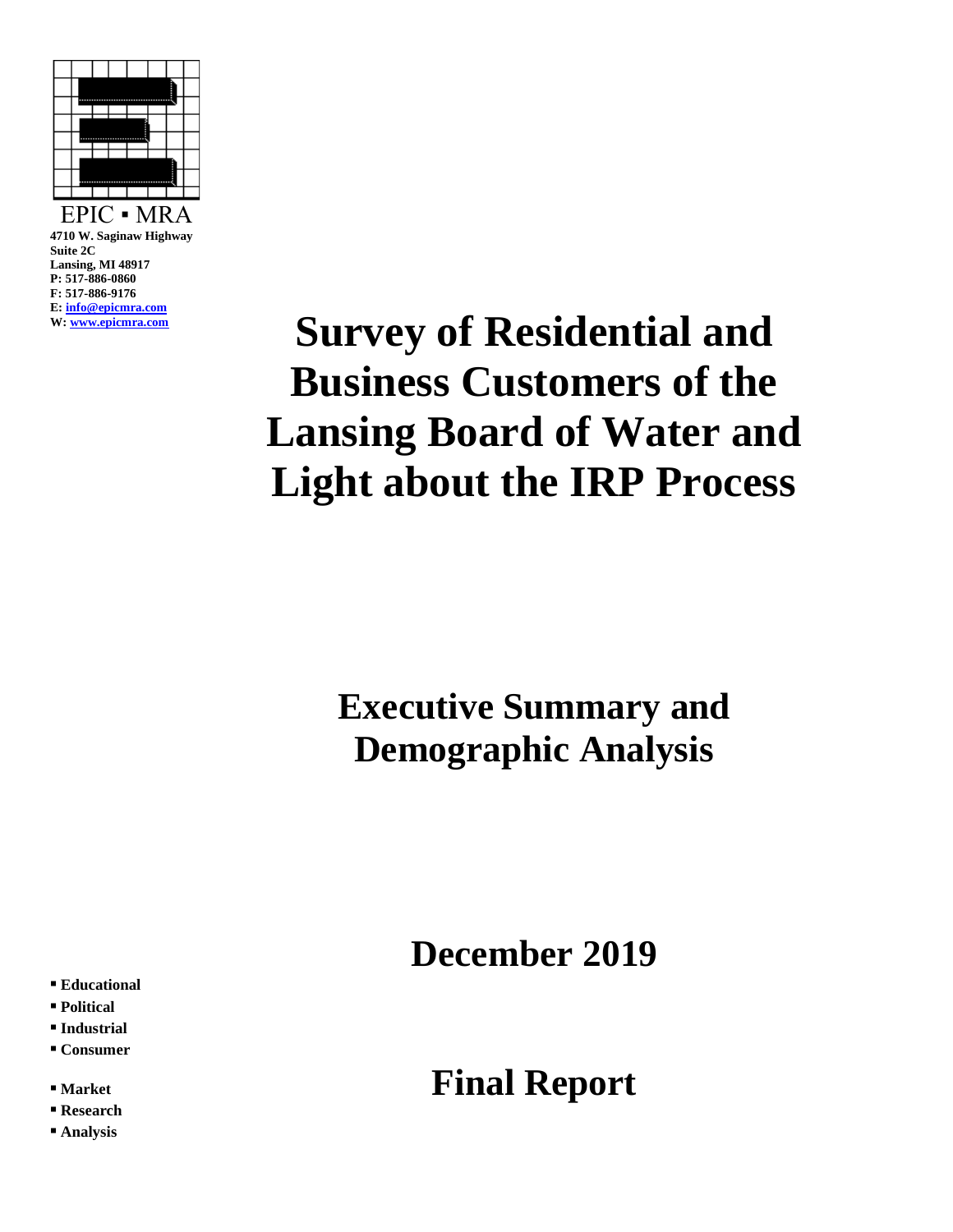### **Table of Contents**

| MORE DETAILED REVIEW OF SURVEY RESULTS AND DEMOGRAPHIC ANALYSIS 13                                |  |
|---------------------------------------------------------------------------------------------------|--|
| More than 8-in-10 offer positive rating for the job BWL does in providing electric service  13    |  |
| Cost, price, rate increases, billing errors and power outages top reasons for negative rating  15 |  |
|                                                                                                   |  |
|                                                                                                   |  |
|                                                                                                   |  |
|                                                                                                   |  |
|                                                                                                   |  |
|                                                                                                   |  |
|                                                                                                   |  |
|                                                                                                   |  |
| Residential customers more willing than business customers to pay for renewable energy 27         |  |
|                                                                                                   |  |
| Are customers willing to pay more during times of high use, pay less in times of less use?30      |  |
| Are customers interested in BWL managing electric use for 1% of time for lower rates?31           |  |
|                                                                                                   |  |
| Residential customers more willing than business to pay more for energy efficiency33              |  |
| Over 8-in-10 residential customers would pay \$5 more per month for energy efficiency 34          |  |
| Business customers asked how much reliable energy is a factor in economic development?35          |  |
|                                                                                                   |  |
| Residential customers more supportive of BWL encouraging purchase of electric vehicles38          |  |
|                                                                                                   |  |
| Less than 4-in-10 willing to pay extra in their monthly bill to have BWL install solar panels 40  |  |
| How much would residential customers be willing to pay per month for BWL installation 41          |  |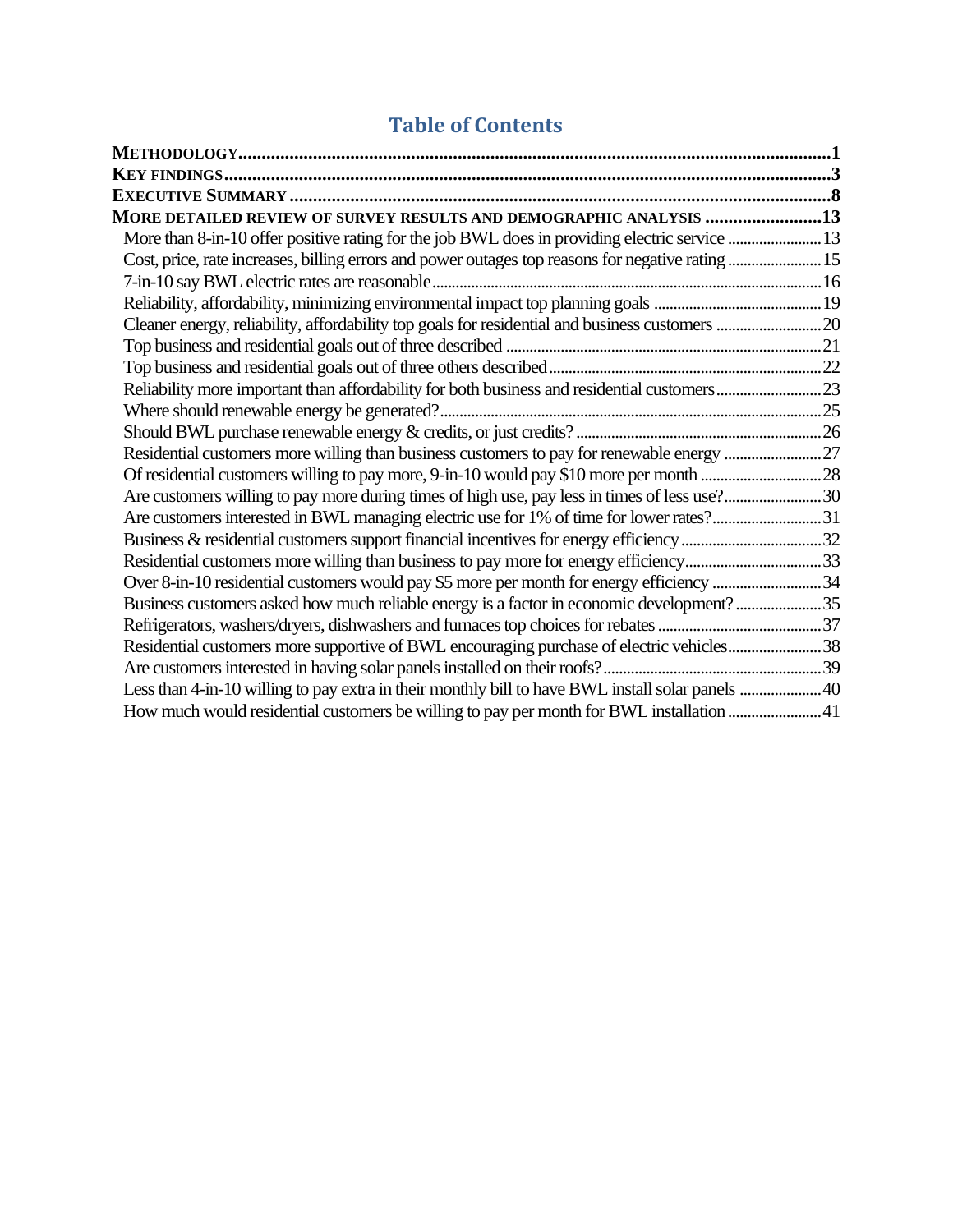#### **METHODOLOGY**

<span id="page-2-0"></span>EPIC • MRA conducted two sets of interviews among Board of Water and Light customers: one included 400 interviews with adult residential customers and the other consisted of 300 business customers. The business customer survey was conducted from November  $11<sup>th</sup>$ through November  $18<sup>th</sup>$ , 2019; and the residential survey was conducted from November  $20<sup>th</sup>$ through November 23rd, 2019. The average length of the residential survey was 17 minutes and the average length of the business survey was 14 minutes.

In interpreting survey results, all surveys are subject to error; that is, the results of the survey may differ from those that would have been obtained if the entire population was interviewed. The size of the sampling error depends on the total number of respondents to a particular question. The table on the next page represents the estimated sampling error for different percentage distributions of responses based on sample size.

For example, a total of 51 percent of "all" 400 residential respondents offered a "pretty good" rating for the job the BWL does in providing reliable, affordable electric services over the past year or so (Q.2). As indicated in the table found on the next page, this percentage would have a sampling error of plus or minus 4.9 percent. That means that with repeated sampling, it is very likely (95 times out of every 100), that the percentage for the entire population would fall between 46.1 percent and 55.9 percent; hence 51 percent  $\pm$ 4.9 percent.

In the business survey, 49 percent of "all" 300 respondents stated that it was a top priority to "provide enough electric power while minimizing the environmental impact that contributes to climate change" (Q.7). Again, as indicated in the table found on the next page, this percentage would have a sampling error of plus or minus 5.7 percent. That means that with repeated sampling, it is very likely (95 times out of every 100), that the percentage for the entire population would fall between 43.3 percent and 54.7 percent; hence 49 percent ±5.7 percent.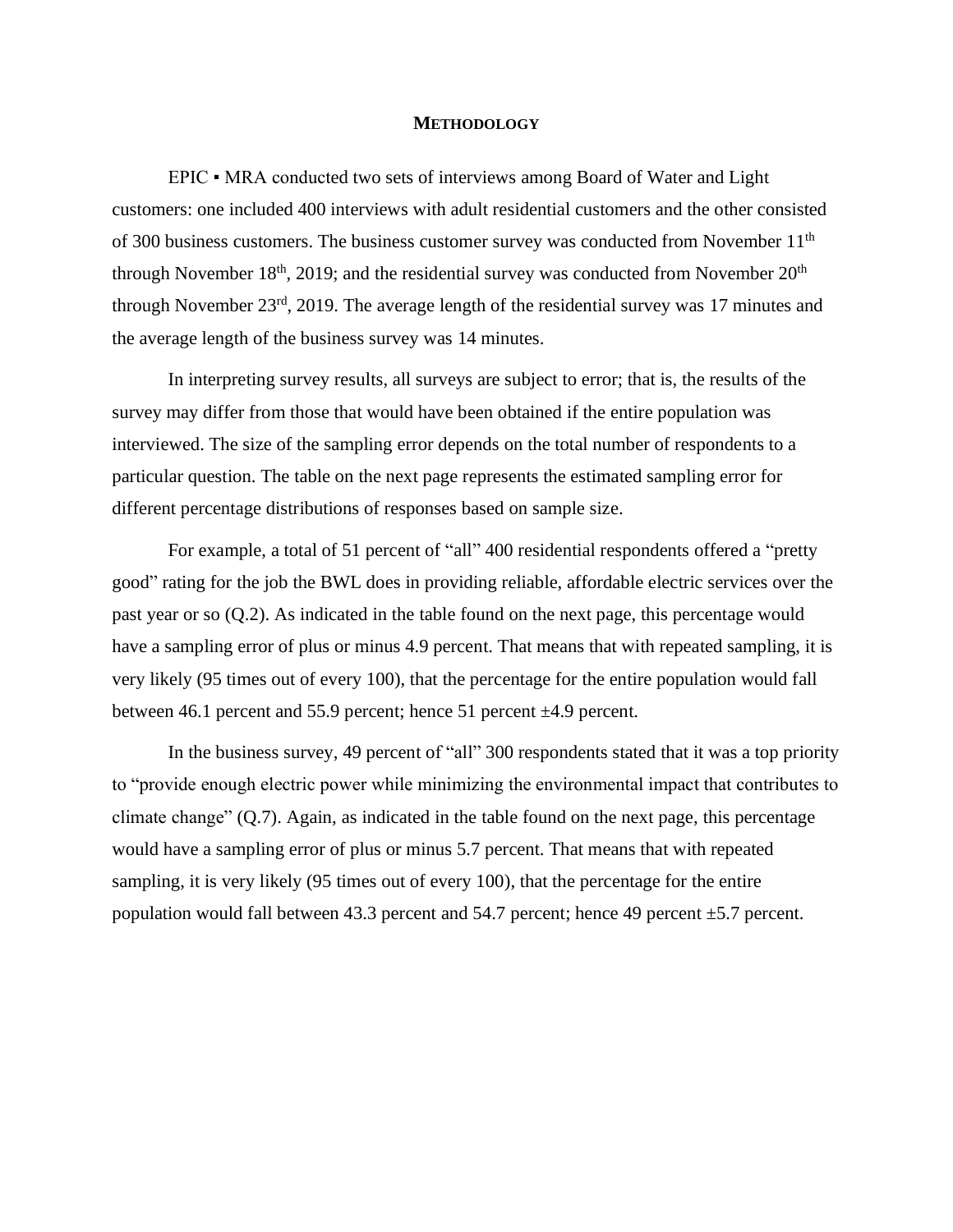| SAMPLING ERROR BY PERCENTAGE (AT 95 IN 100 CONFIDENCE LEVEL)<br><b>EPIC • MRA</b> |     |                           |      |      |      |      |      |                |           |     |
|-----------------------------------------------------------------------------------|-----|---------------------------|------|------|------|------|------|----------------|-----------|-----|
| Percentage of sample giving specific response                                     |     |                           |      |      |      |      |      |                |           |     |
|                                                                                   |     | <u>10</u>                 | 20   | 30   | 40   | 50   | 60   | <u>70</u>      | <u>80</u> | 90  |
| <b>SAMPLE SIZE</b>                                                                |     | $%$ margin of error $\pm$ |      |      |      |      |      |                |           |     |
|                                                                                   | 700 | 2.2                       | 3.0  | 3.3  | 3.7  | 3.6  | 3.7  | 3.3            | 3.0       | 2.2 |
|                                                                                   | 650 | 2.3                       | 3.1  | 3.5  | 3.8  | 3.8  | 3.8  | 3.5            | 3.1       | 2.3 |
|                                                                                   | 600 | 2.4                       | 3.2  | 3.7  | 3.9  | 4    | 3.9  | 3.7            | 3.2       | 2.4 |
|                                                                                   | 550 | 2.5                       | 3.3  | 3.8  | 4.1  | 4.2  | 4.1  | 3.8            | 3.3       | 2.5 |
|                                                                                   | 500 | 2.6                       | 3.5  | 4    | 4.3  | 4.4  | 4.3  | $\overline{4}$ | 3.5       | 2.6 |
|                                                                                   | 450 | 2.8                       | 3.7  | 4.2  | 4.5  | 4.6  | 4.5  | 4.2            | 3.7       | 2.8 |
|                                                                                   | 400 | 2.9                       | 3.9  | 4.5  | 4.8  | 4.9  | 4.8  | 4.5            | 3.9       | 2.9 |
|                                                                                   | 350 | 3.1                       | 4.2  | 4.8  | 5.1  | 5.2  | 5.1  | 4.8            | 4.2       | 3.1 |
|                                                                                   | 300 | 3.4                       | 4.5  | 5.2  | 5.5  | 5.7  | 5.5  | 5.2            | 4.5       | 3.4 |
|                                                                                   | 250 | 3.7                       | 5    | 5.7  | 6.1  | 6.2  | 6.1  | 5.7            | 5         | 3.7 |
|                                                                                   | 200 | 4.2                       | 5.5  | 6.4  | 6.8  | 6.9  | 6.8  | 6.4            | 5.5       | 4.2 |
|                                                                                   | 150 | 4.8                       | 6.4  | 7.3  | 7.8  | 8    | 7.8  | 7.3            | 6.4       | 4.8 |
|                                                                                   | 100 | 5.9                       | 7.8  | 9    | 9.6  | 9.8  | 9.6  | 9              | 7.8       | 5.9 |
|                                                                                   | 50  | 8.3                       | 11.1 | 12.7 | 13.6 | 13.9 | 13.6 | 12.7           | 11.1      | 8.3 |

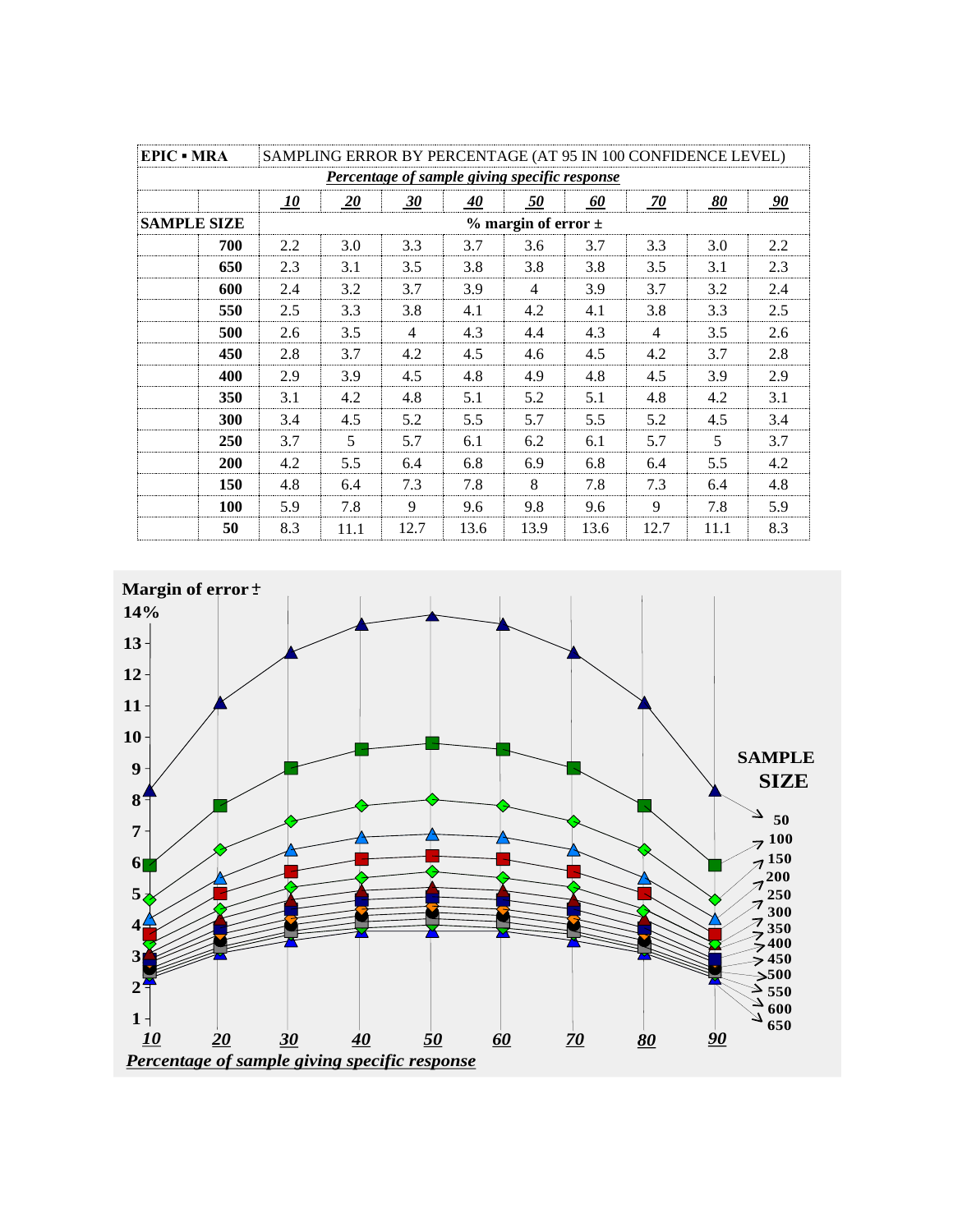#### **KEY FINDINGS**

- <span id="page-4-0"></span>■ 83 percent of residential customers (up 2 points from 2015) and 89 percent of business customers (also up 2 points from 2015), offered a positive rating for the job done by BWL providing reliable, affordable electric service to homes/businesses.
- Among the small number of customers offering a negative job rating, the top reason for doing so was "cost/too expensive" among residential customers (cited by 40 percent), and "cost/price increases" among business customers (cited by 65 percent).
- 70 percent of residential customers (up 7 points from 2015) and 69 percent of business customers (up 8 points from 2015) said electric rates are reasonable.
- When residential customers were read eight planning goals and asked for each one if it should be a top priority, important, but not a top priority, only somewhat important, or not important at all. Those earning the highest percentage total importance were affordability (93 percent); reliability (91 percent); providing electric power while minimizing the environmental impact that contributes to climate change (84 percent); generating electric power from renewable energy, such as wind and solar, located in the greater Lansing area (78 percent); and having diverse energy generation options, including natural gas, wind, solar, hydro-electric, power storage, and energy efficiency programs (76 percent).
- Business customers offered somewhat different responses, with reliability cited as the top response (93 percent); followed by affordability (92 percent); providing enough electric energy at an affordable price to attract economic development projects and businesses to locate in Lansing (84 percent); provide electric power while minimizing the environmental impact that contributes to climate change (78 percent); having diverse energy generation options, including natural gas, wind, solar, hydro-electric, power storage and energy efficiency programs (74 percent); and having the ability to generate electric power from renewable energy, such as wind and solar, that is located in the greater Lansing area (68 percent).
- When residential customers were read a list of five planning goals and asked which one was most important, generating cleaner energy was the top choice (31 percent), followed by affordability (30 percent), reliable power (17 percent), diverse energy options (15 percent), and economic development and attracting business (5 percent).
- When business customers were read the same list of five planning goals and asked which one was most important, reliable power was the top choice (26 percent), followed by affordability (22 percent), generating cleaner energy (21 percent), diverse energy options (16 percent), and economic development and attracting business (13 percent).
- When residential customers were asked which one of the following three planning goals was most important; generating electric energy while increasing clean energy was first (42 percent), followed by affordability (31 percent), then reliability (26 percent).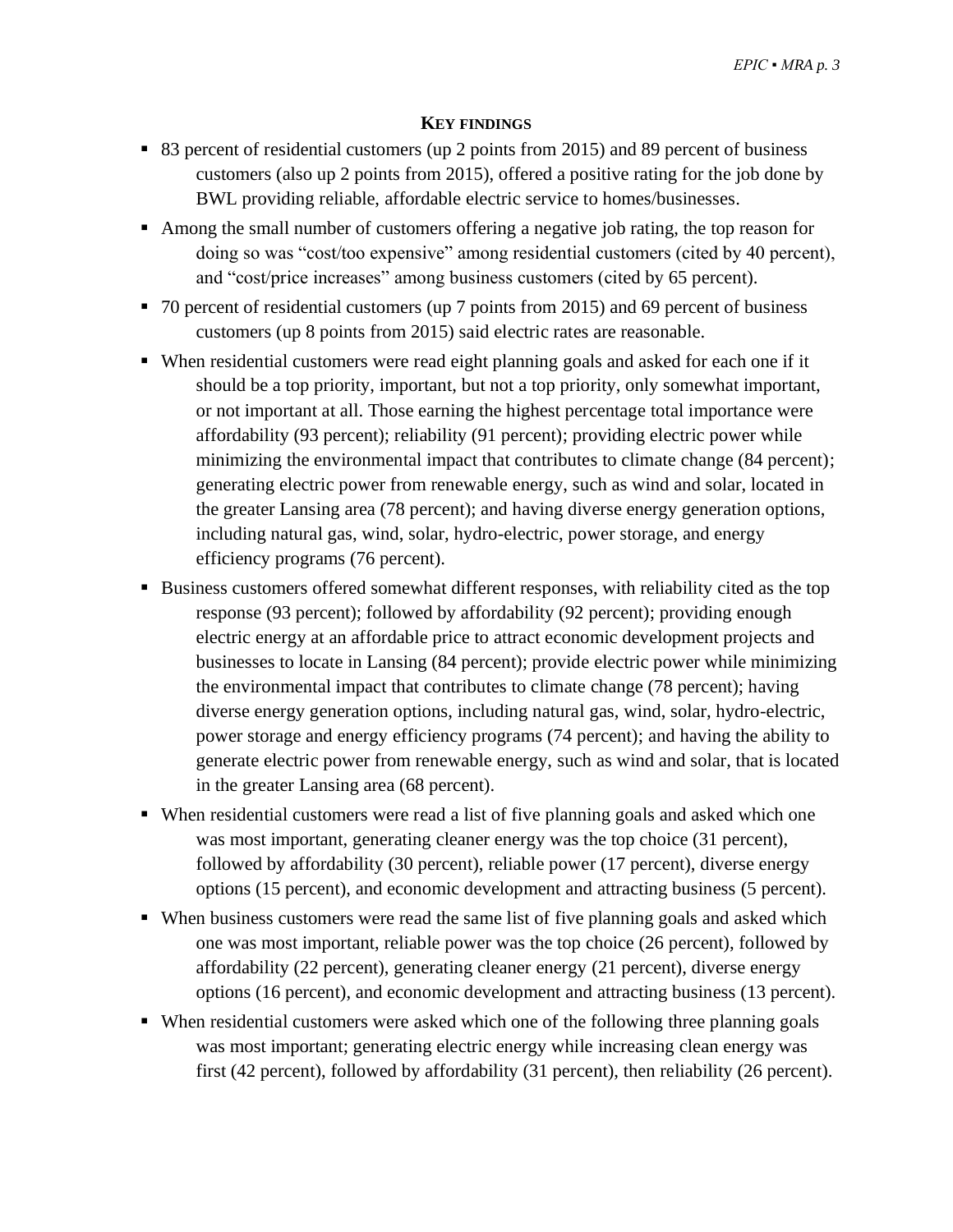- When business customers were asked about the same list of three planning goals, the top goal was reliability (34 percent), followed by affordability (33 percent) and generating electric energy while increasing clean energy (31 percent).
- When residential customers were asked about a different set of three planning goals, the top choice was keeping the price of electric service as low as possible (40 percent), closely followed by increasing clean energy when generating electricity(38 percent), with providing an adequate power supply to meet customer power needs last (20 percent).
- When residential customers were asked to choose between reliability and affordability, a 53 percent majority chose reliability first, with affordability second at 43 percent.
- When business customers were asked to make the same choice, a 68 percent majority chose reliability and 30 percent picked affordability.
- When residential customers were asked where it would be most important for the BWL to provide new or expanded sources of renewable energy generation, 34 percent said within the BWL service area, in other Michigan sites and in sites in the Midwest region; 33 percent said only within or near the BWL service area, with 23 percent saying only within or near the BWL service area, as well as within other areas of Michigan.
- When business customers were asked the same question, 37 percent said only within the BWL service area, 30 percent said within the BWL service area, in other Michigan sites and in sites in the Midwest region, with 22 percent saying within the BWL service area as well as in other areas of Michigan.
- After hearing a description of renewal energy and renewable energy credits, residential customers were asked which approach they would prefer to see the BWL use in the future to invest in renewable energy; 42 percent said just purchasing renewable credits, which is generally at a lower cost than purchasing both renewable energy and credits, 38 percent said by purchasing both renewable energy and credits, with 20 percent unsure.
- After hearing the same description of renewable energy and credits, 41 percent said BWL should purchase both renewable energy and credits, 41 percent said just purchasing renewable energy credits, which is generally at a lower cost than purchasing both renewable energy and credits, with 18 percent unsure.
- Residential respondents were informed that BWL is on track to meet its clean energy target of 30 percent by next year, which is well above the state requirement. They were then asked if the cost of renewable energy exceeds the cost of more traditional fossil fuel energy supplies, like natural gas, would they be willing to pay more each month to increase the amount of electric energy generated from renewable energy supplies. Forty-eight percent said yes, and 43 percent said no.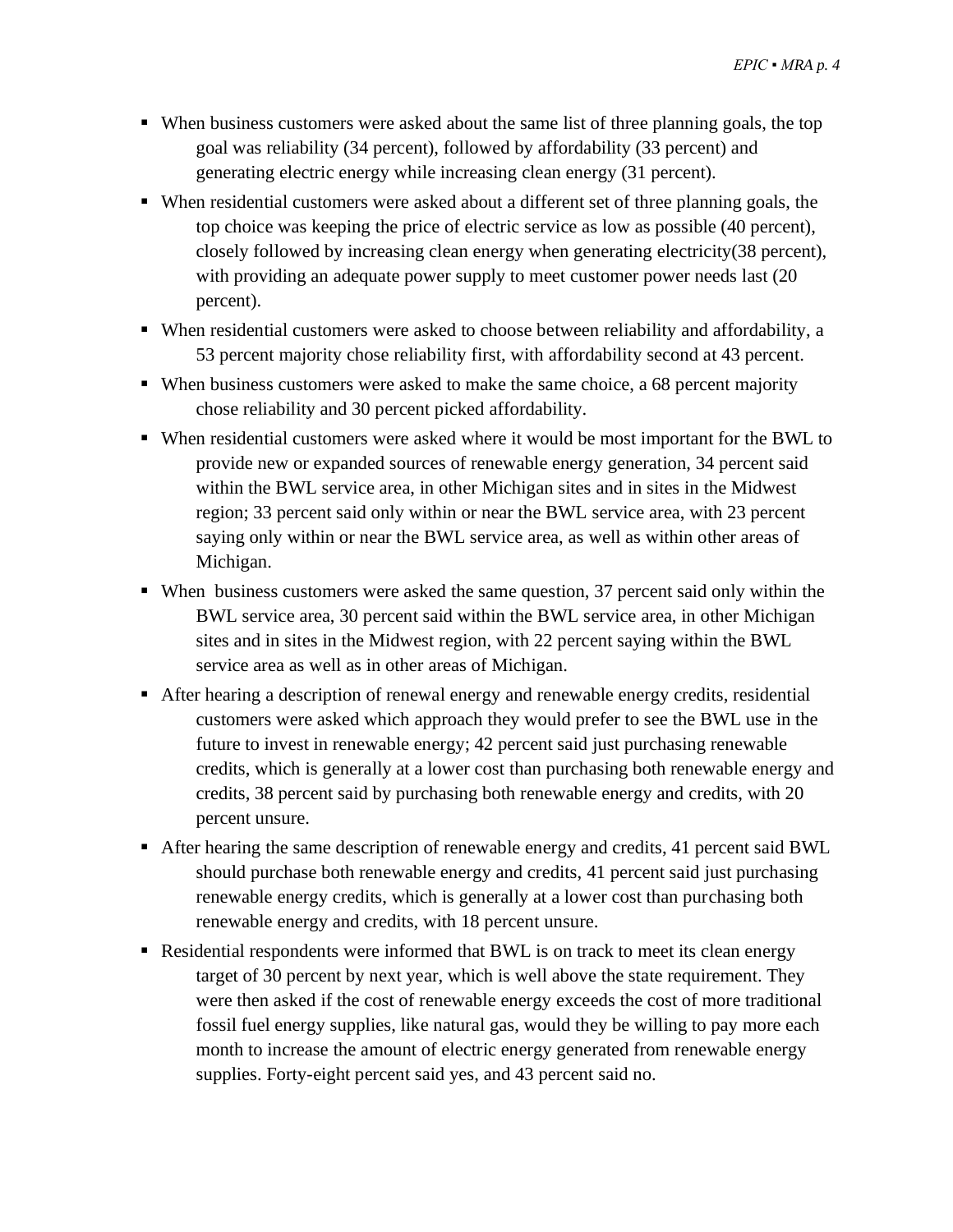- When business customers were asked the same question, 40 percent said yes, they would be willing to pay more, with 53 percent saying no.
- Of the 48 percent of residential customers who said they would be willing to pay more per month, 88 percent said they would be willing to pay \$10 more per month. Business customers were not asked this question.
- Residential and business customers were asked if they would prefer to pay a flat rate for their electric bill, like what they have now, or if they would prefer to pay a rate that would charge for electric use based on the time of day that you use it? Forty-nine percent of residential customers said they prefer a flat rate like they have now, as did 55 percent of business customers, with 42 percent of residential customers and 38 percent of business customers preferring a rate based on time of day it is used.
- A 57 percent majority of residential customers and 58 percent of business customers said they would be willing to pay more to use electricity during times of high energy usage, like hot daytimes, so they could pay less during times when the need for electricity is less.
- A 65 percent majority of residential customers would be willing to actively manage their electrical use if they could save on their electric bill, and in a follow-up question, 68 percent would be willing to actively manage electric use if they could save \$5 to \$10 per month.
- A 56 percent majority of business customers and 54 percent of residential customers are interested in participating in a new program where the BWL would manage air conditioner and water heater usage for no more than 1 percent of the time per year in return for a lower electric bill.
- An 87 percent majority of residential customers and 90 percent of business customers supports a BWL program that provides financial incentives for customers to use more efficient lighting, or to install more efficient heating and cooling systems in their homes and businesses.
- A 49 percent plurality of residential customers and 46 percent of business customers said they would be willing to pay more per month if it would significantly decrease the amount of energy wasted by investing in energy efficiency and conservation efforts, if the money paid in higher rates is used to provide customer incentives to encourage energy efficient lighting and installation of energy efficient heating and cooling systems.
- Of the 49 percent of residential customers who are willing to pay more per month to support energy efficiency programs, 82 percent said they would be willing to pay additional \$5 per month to make more electric energy available through energy efficiency programs.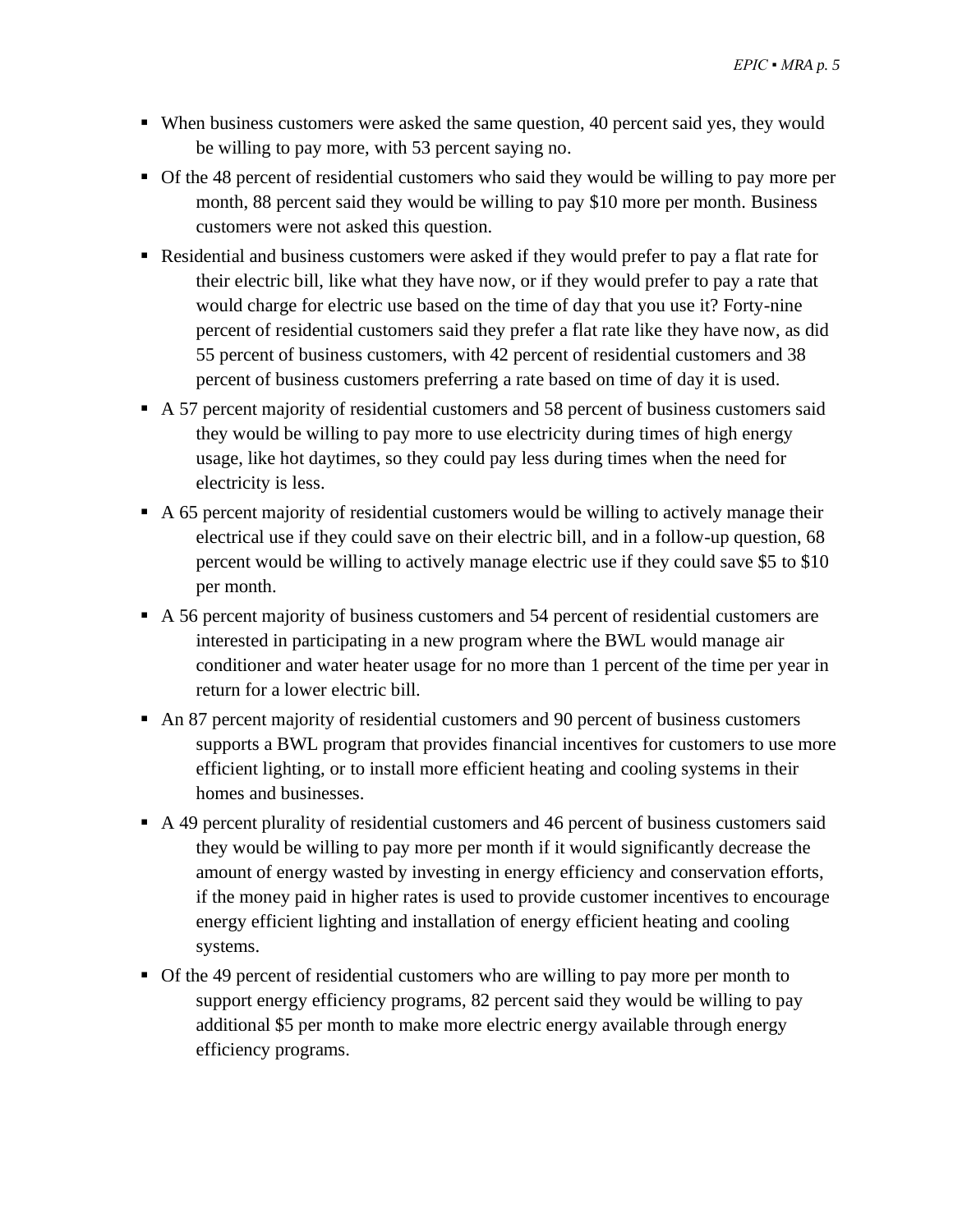- Residential customers were asked what kind of appliances or other products you can purchase for your home that you can receive a rebate because it uses less energy. The top responses cited: refrigerators (16 percent); washer/dryer (13 percent); dishwashing machine (10 percent); furnace (10 percent); and air conditioners (9 percent).
- Among residential customers, 39 percent said they would be most willing to pay higher electrical rates to provide increased use of renewable energy from wind and solar energy sources, 25 percent said to have a battery or other electric storage backup service, and 18 percent said for energy efficiency and conservation programs.
- Among business customers, 33 percent said they would be willing to pay higher electric rates for increased use of renewable energy from wind and solar energy sources, 27 percent would be willing to pay more for energy efficiency and conservation programs, with 22 percent willing to pay more to have a battery or other electric storage backup service.
- Among residential customers, a 55 to 36 percent majority said BWL should encourage its customers to purchase and use electric vehicles.
- When business customers were asked the same question, a 48 to 45 percent plurality narrowly said BWL should NOT encourage its customers to purchase and use electric vehicles.
- A 54 percent majority of residential customers, but only 45 percent of business customers said they would be interested in installing rooftop solar panels to generate renewable electric energy in their homes or businesses.
- While 39 percent of residential customers said they would be willing to pay extra on their monthly BWL electric bill to have solar panels installed on their roof by BWL, only 34 percent of business customers offered the same response.
- When residential customers were asked how much extra per month they would be willing to pay to have solar panels installed by BWL, the largest percentage, 33 percent, said they would be willing to pay between \$10 to \$24 per month, 18 percent said they would be willing to pay \$25 to \$49 more, 17 percent said they would be willing to pay less than \$10 per month, 20 percent were unsure and 12 percent were willing to pay more than \$50 per month. Business customers were not asked this question.
- Business customers were also asked if they would be willing to pay an additional amount on their electric bill so BWL could provide any of the following services? 25 percent would be willing to pay more for backup generators, micro-grids or batteries, 22 percent would be willing to pay more for solar energy, 12 percent would be willing to pay more for combined heat and power systems, 36 percent were not willing to pay any more for any services, and 5 percent were unsure.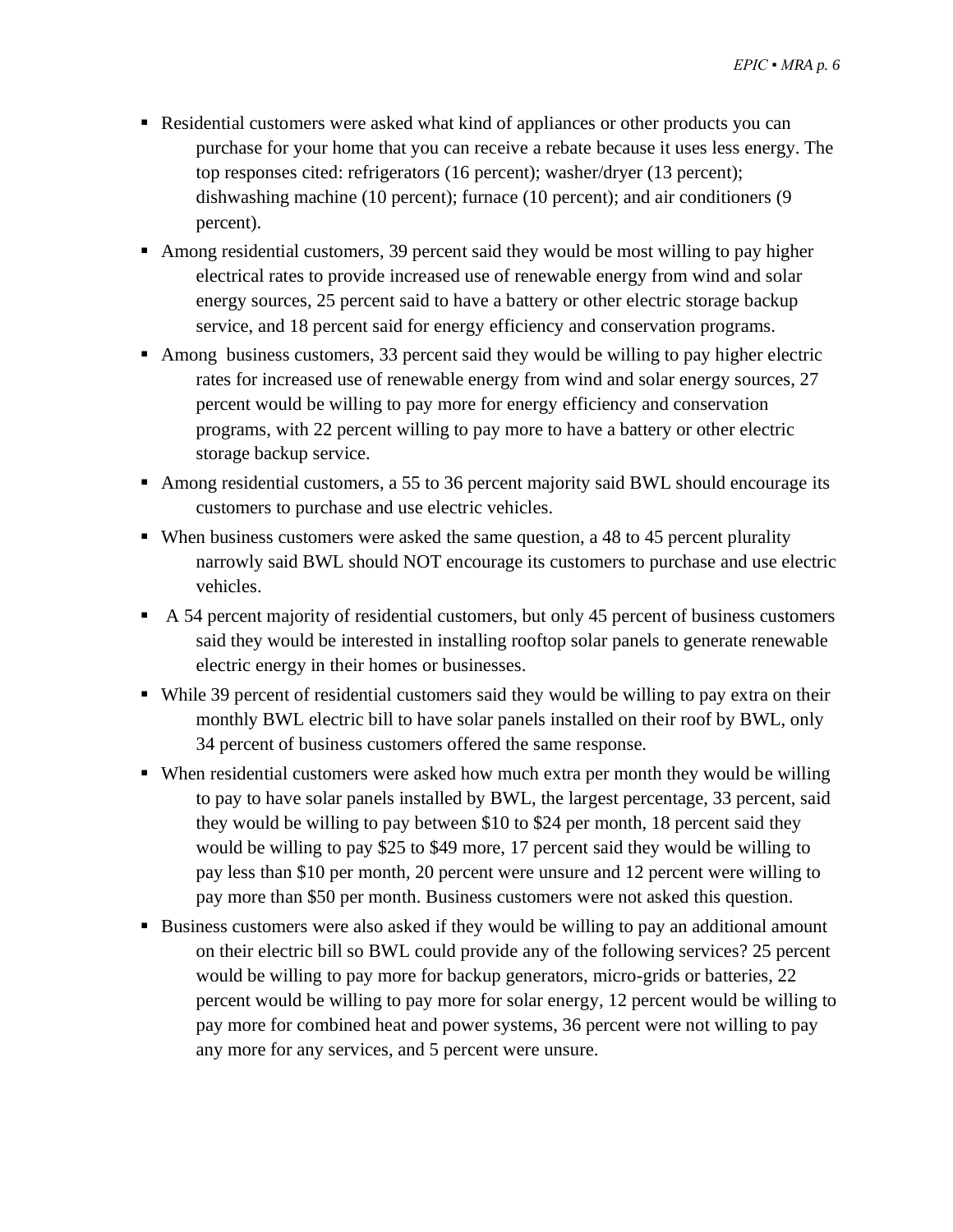- Residential customers were asked if they would be willing to pay an additional amount on their electric bill so BWL could provide any of the following services? 34 percent said they would be willing to pay more for backup generators to provide electric power if there is a power outage, 18 percent said for appliance repair, and if it cannot be repaired, replacement, 14 percent said for tree trimming or vegetation management on or near their property, with 29 percent volunteering that they would not be willing to pay more for any of the services listed.
- Business customers were also asked how much of a factor the availability of a reliable BWL power supply, at an affordable price, is in the decisions made by developers to consider locating economic development projects, or locating businesses in the Lansing area? A 62 percent majority said it was a major factor (25 percent), or important but not a major factor (37 percent), with 31 percent saying it is only a minor factor or not a factor at all.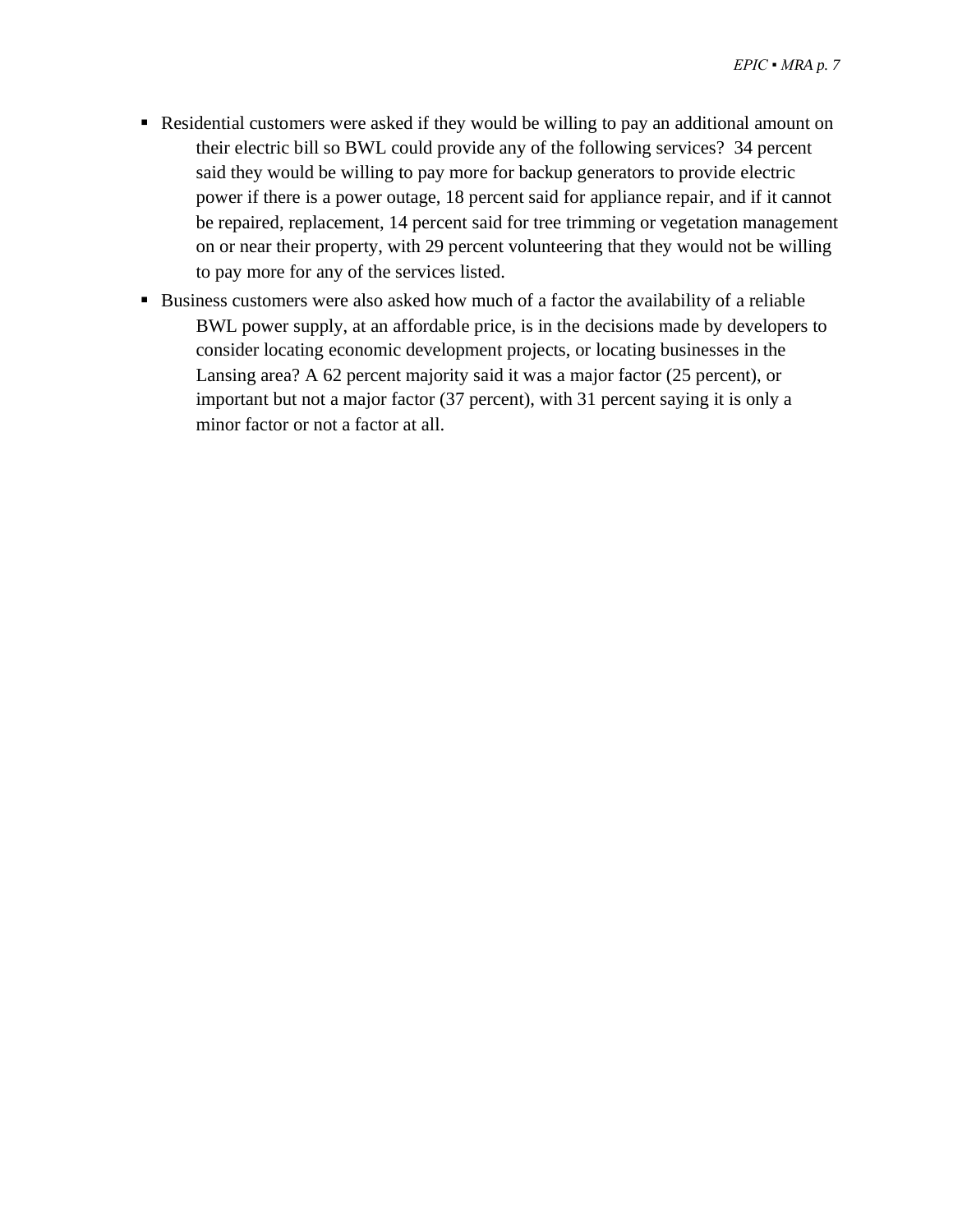*EPIC ▪ MRA p. 8*

#### **EXECUTIVE SUMMARY**

<span id="page-9-0"></span>An 89 percent majority of business customers (up 2 points from the 2015 survey), and 83 percent of residential customers (also up 2 points), offered a positive rating for the job the Board of Water and Light does in providing reliable, affordable electric service to business or homes of customers.

A significant increase since 2015 was also found in the percentage of both residential and business customers who consider their electric energy rates reasonable. A 70 percent majority of residential customers (up 7 points) and 69 percent of business customers said that their electric rates are reasonable, including 27 percent of residential customers who say they are very reasonable and 21 percent of business customers also saying rates are very reasonable.

Another notable change in the 2019 residential survey, when compared to the one conducted in 2015, is the significant increase in support for renewable energy. A 78 percent majority of residential customers (up 12 points from 2015) said it was important (45 percent a top priority, up 14 points), in "having the ability to generate electric power from renewable energy, such as wind or solar, that is located in the greater Lansing area."

On another question on the residential survey, when asked which of five planning goals all respondents thought was most important, 31 percent said it should be "generating cleaner energy" (up 17 points from 2015) when it read "minimizing the environmental impact."

Thirty percent of residential customers said the top planning goal should be "affordability," down 2 points from 2015, with 17 percent saying it should be "reliability" (down 6 points), and 15 percent saying "diverse energy options including conventional, wind, solar and energy conservation" (up 6 points).

In the 2019 business survey, when asked to choose which of three planning goals was most important, 34 percent of respondents said, "reliability of electric service," 33 percent said, "affordability of electric rates," and 31 percent said "generating electric energy while increasing clean energy." When residential customers were asked the same question, 42 percent said the most important planning goal was "generating electric energy while increasing clean energy" (up 7 points); 31 percent said "affordability of electric rates" (up 1 point); with 26 percent saying "reliability of electric service" (down 4 points).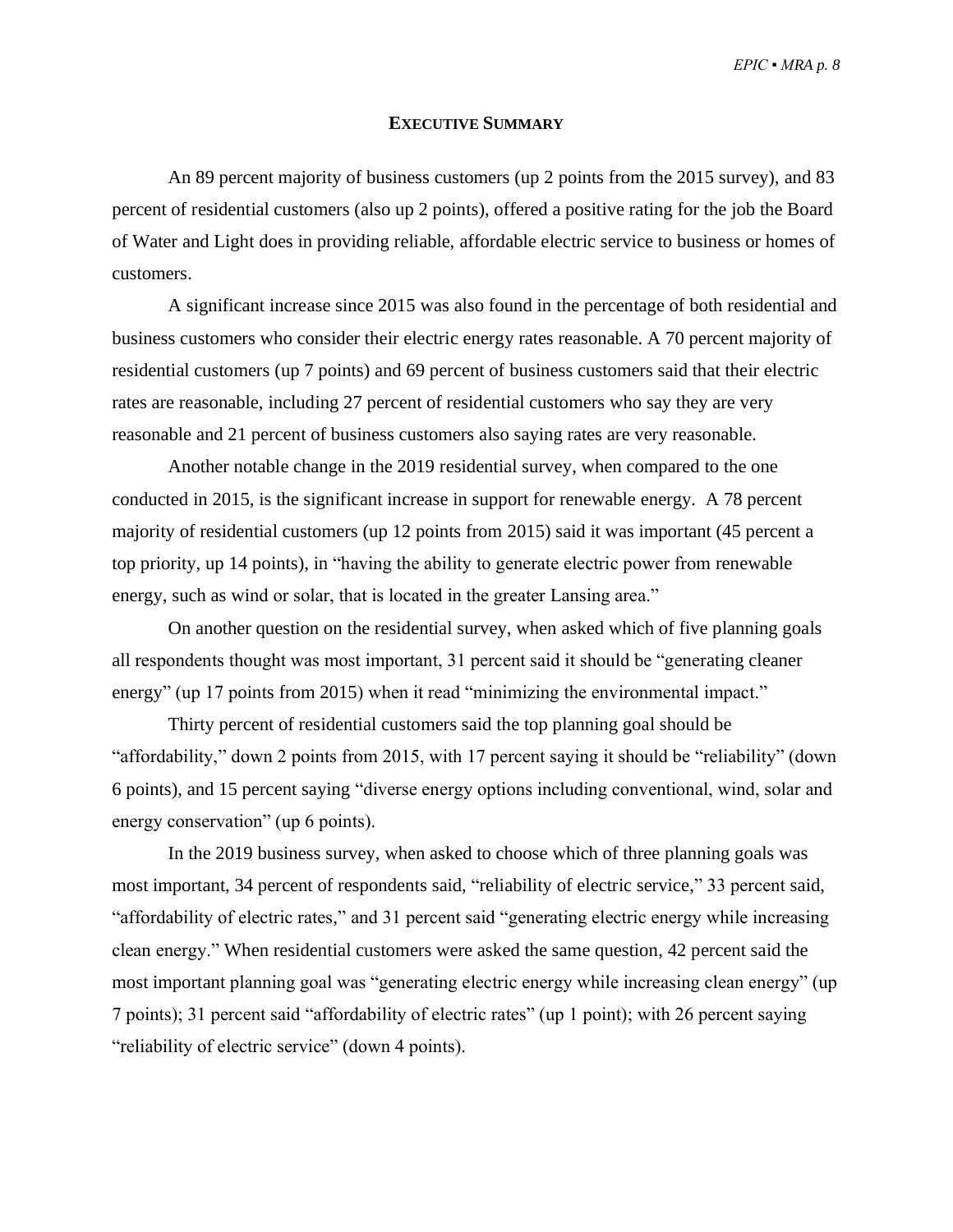On another question on the business survey about planning goals in the 2019 survey, 35 percent of respondents said the most important goal was "keeping the price of electric service as low as possible" (up 1 point from 2015), 34 percent said "providing an adequate power supply to meet customer power needs" (down 3 points), with 28 percent saying "increasing clean energy when generating electricity" (up 4 points).

When residential customers were asked the same question, 40 percent said the most important planning goal was "keeping the price of electric service as low as possible" (up 3 points); 38 percent said "increasing clean energy when generating electricity" (up 6 points); and "providing an adequate power supply to meet customer power needs" (down 9 points).

When residential customers were asked whether "reliability" or "affordability" was a more important priority, 53 percent said "reliability" (down 1 point) and 41 percent said "affordability" (up 2 points). When business customers were asked the same question, 68 percent said "reliability" was more important and only 30 percent said "affordability" was more important.

#### **The most to least important planning goals among residential customers were:**

- 1. "Making electric power as affordable as possible" (93 percent total important unchanged from 2015/61 percent said top priority);
- 2. "Making electric power reliable as possible so it continuously meets the demand for power from both residential and business customers" (91 percent total important—down 4 points from 2015/59 percent said top priority);
- 3. "Provide electric power while minimizing the environmental impact that contributes to climate change" (84 percent total important—down 2 points/59 percent top priority);
- 4. "Having the ability to generate electric power from renewable energy, such as wind or solar, that is located in the greater Lansing area" (78 percent total important—up 12 points/45 percent top priority);
- 5. "Having diverse energy generation options, including natural gas, wind, solar, hydroelectric, power storage and energy efficiency programs" (76 percent total important—up 5 points/37 percent top priority);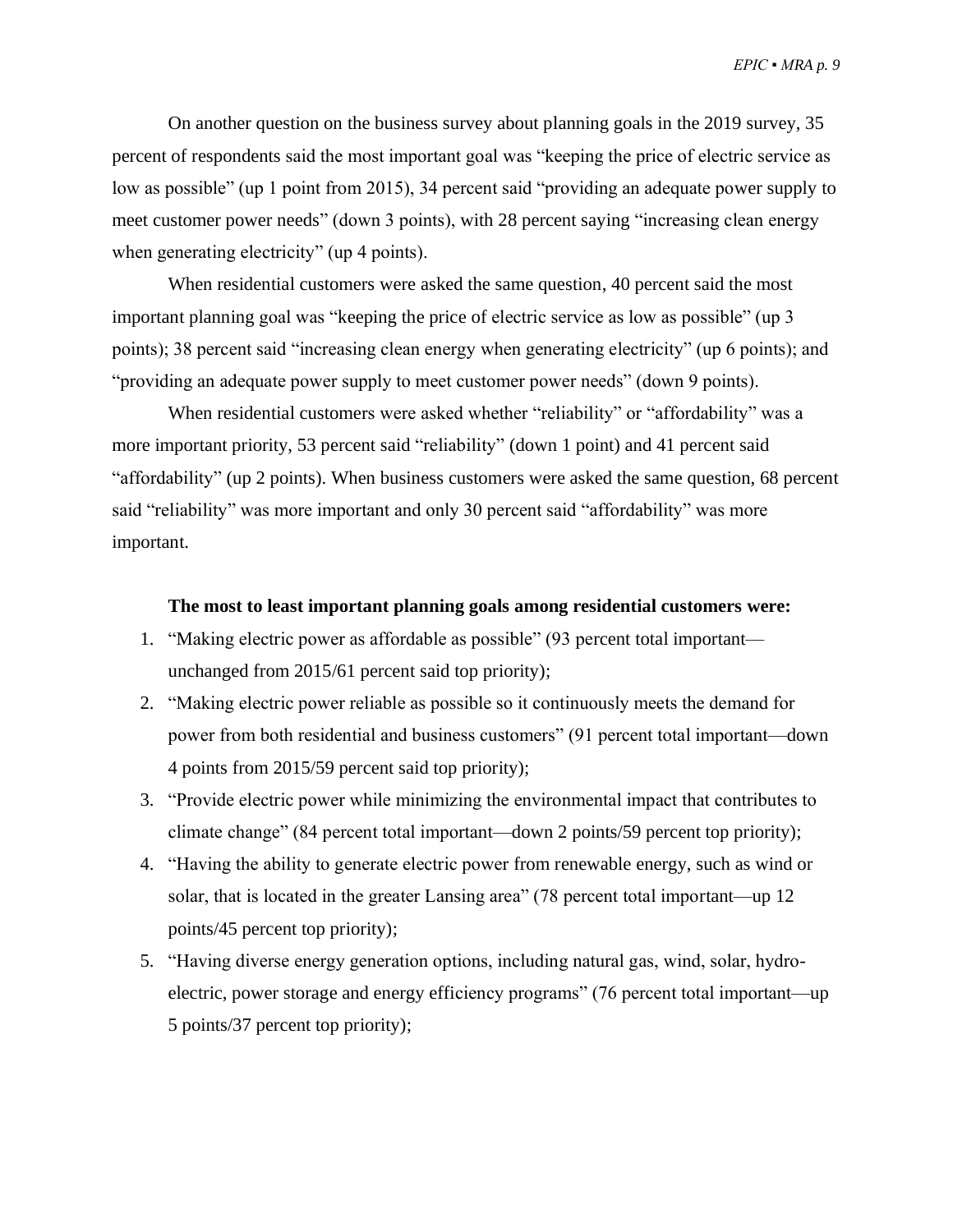- 6. "Providing enough electric energy at an affordable price to attract economic development projects and businesses to locate in Lansing" (72 percent total important—down 8 points/35 percent top priority);
- 7. "Offering programs that provide incentives for customers to manage their power usage with energy management programs, or generating their own power with on-site solar systems" (68 percent total important—up 2 points/30 percent top priority);
- 8. "Purchasing electric energy from the interstate electric grid, which could reduce or eliminate the need to generate electric power in Lansing" (45 percent—up 2 points/17 percent top priority).

#### **The most to least important planning goals among business customers were:**

"Making electric power reliable as possible so it continuously meets the demand for power from both residential and business customers" (93 percent total important—down 4 points/67 percent top priority);

- 2. "Making electric power as affordable as possible" (92 percent total important—down 1 point/66 percent top priority);
- 3. "Providing enough electric energy at an affordable price to attract economic development projects and businesses to locate in Lansing" (84 percent total important—down 4 points/46 percent top priority);
- 4. "Provide electric power while minimizing the environmental impact that contributes to climate change" (78 percent total important—down 5 points/49 percent top priority);
- 5. "Having diverse energy generation options, including natural gas, wind, solar, hydroelectric, power storage and energy efficiency programs" (74 percent total important—up 8 points/41 percent top priority);
- 6. "Having the ability to generate electric power from renewable energy, such as wind or solar, that is located in the greater Lansing area" (68 percent total important—up 6 points/37 percent top priority);
- 7. "Offering programs that provide incentives for customers to manage their power usage with energy management programs, or generating their own power with on-site solar systems" (65 percent total important—up 2 points/29 percent top priority);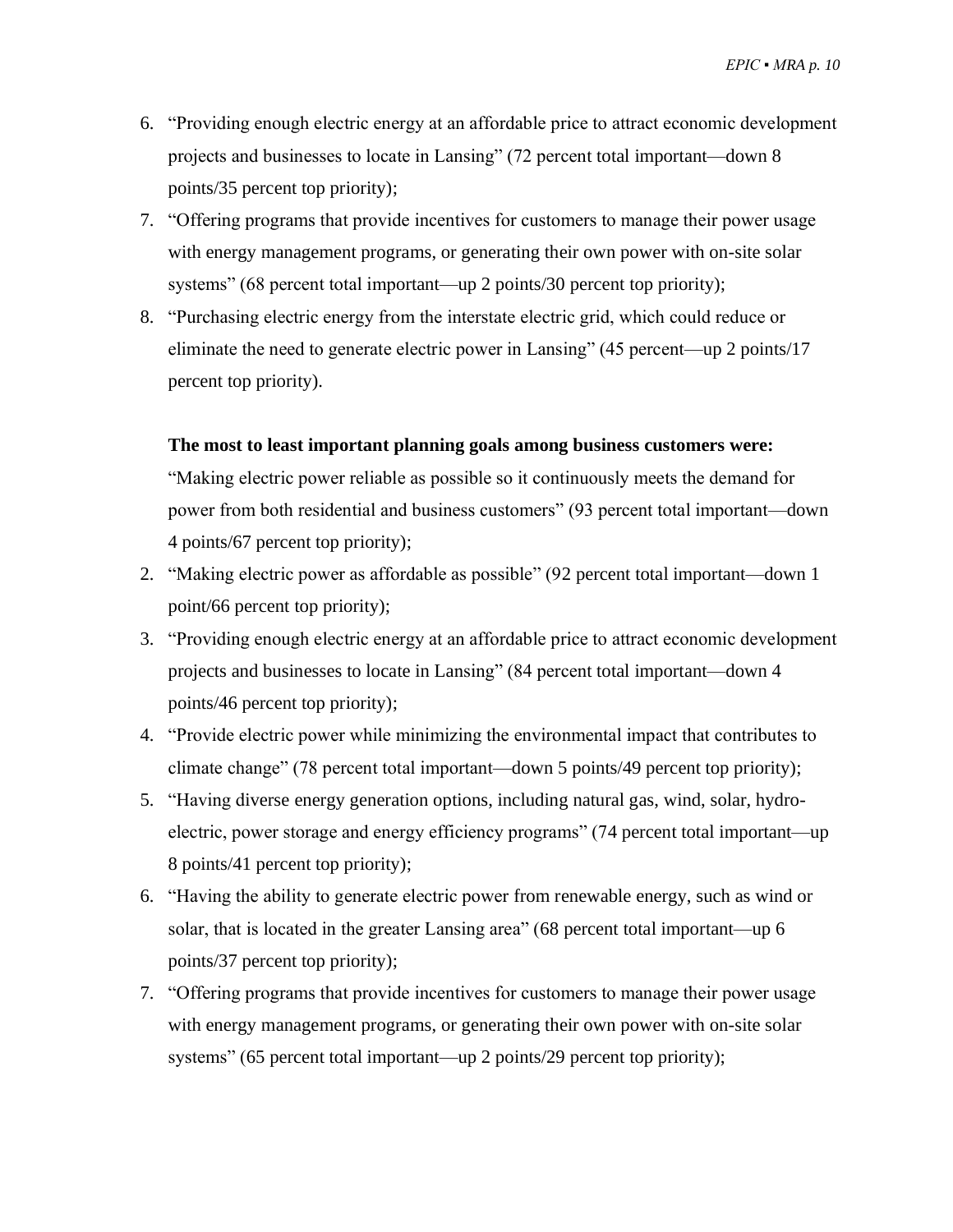8. "Purchasing electric energy from the interstate electric grid, which could reduce or eliminate the need to generate electric power in Lansing" (49 percent—up 13 points/19 percent top priority).

On another topic, while a 58 percent majority of business customers and a 57 percent majority of residential customers said they would be willing to pay more to use electricity during times of high electricity usage so they can pay less during times when demand is less, a 55 to 38 percent majority of business customers and a 49 to 42 percent plurality of residential customers said they prefer having the current flat rate electric bill instead of a rate based on time of use.

It is also worth noting that a 56 percent majority of business customers and a 54 percent majority of residential customers said they would be interested in having the BWL manage devices such as air conditioners and water heaters for no more than 1 percent of the time per year to reduce usage in return for a lower electric bill. While both business and to a lesser extent residential customers may prefer the current flat rate electric billing structure, there appears enough support - based on the results of other atmospheric questions - to proceed with discussions with customers about the benefits of rates based on time of use to see if support for that approach can be increased in the future. Given the "big picture" that forms when responses from other, related questions in the survey are taken into account, support among customers is likely to increase even further with more information put out by the BWL.

Among residential customers, there is a willingness voiced by a 65 percent majority to actively manage their electric use if they could save on their electric bill, which increases to 68 percent if they could specifically save \$5 to \$10 per month.

About 9-in-10 business and residential customers said they support the BWL program to provide financial incentives for customers to use more energy efficient lighting and heating and cooling systems. However, less than half of customers (46 percent of business and 49 percent of residential customers), would be willing to pay more per month to help finance the program. Among the 49 percent of residential customers who would be willing to pay more, 82 percent would be willing to pay \$5 more per month. It may be worth considering putting in place a voluntary program for customers since there is significant interest, but not by a majority.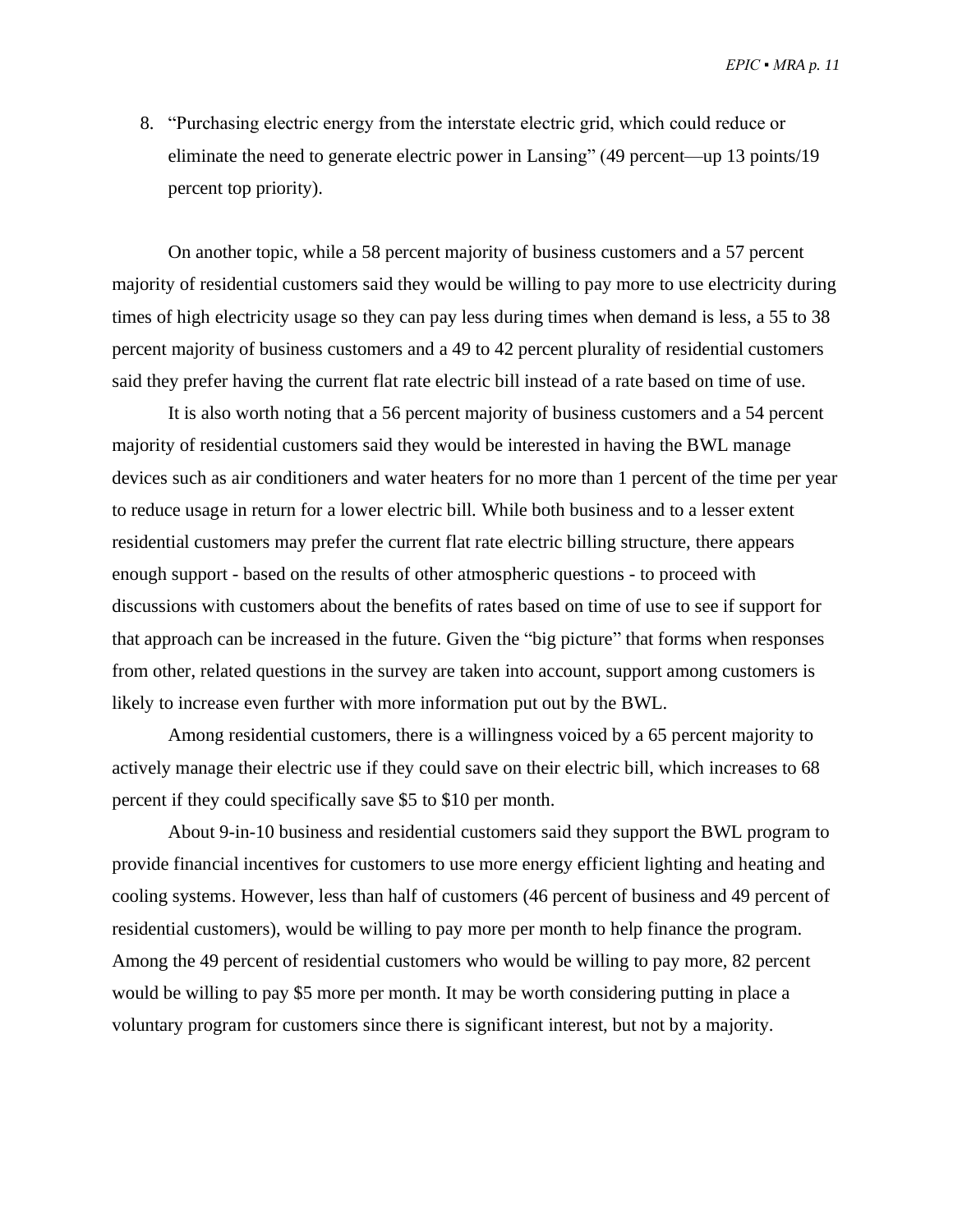The idea of BWL encouraging customers to purchase and use electric vehicles was met with much more enthusiasm by residential customers than business customers. Among business customers, a 48 to 45 percent plurality said BWL should NOT encourage the purchase and use of electric vehicles by customers, while a 55 to 36 percent majority of residential customers said BWL should encourage customers to purchase and use electric vehicles with incentives.

There is also more interest among residential customers than business customers to have solar panels installed on their roofs to generate renewable electric energy. A 54 percent majority of residential customers said they are interested (32 percent very interested), while a 52 to 45 percent majority of business customers are only a little interested or not interested at all. Also, a significant 39 percent of residential customers and 34 percent of business customers said they would be willing to pay extra on their electric bill to have BWL install rooftop solar panels.

Among the 39 percent of residential customers willing to pay more, 33 percent would be willing to pay \$10 to \$24 more per month, 18 percent would be willing to pay \$25 to \$49 more per month, with 17 percent saying they would be willing to pay less than \$10 per month.

A 62 percent majority of business customers said that it is a major factor (25 percent), or an important but not major factor (37 percent), in the decisions made by developers in considering locating economic development projects, or locating businesses in Lansing, to have a reliable, affordable power supply provided by BWL. While a 62 percent majority is a strong response, it is 13 points lower than the 75 percent of businesses who offered the same view in the 2015 survey.

When asked what services they would be willing to pay an additional amount on their electric bill to receive, business customers said backup generators, micro-grids or batteries (25 percent), or solar energy (22 percent), while residential customers were most willing to pay more for backup generators to provide electric power if and when there is a power outage (34 percent), or to have an appliance repair and replacement program (18 percent).

While business customers were split on the question of whether they preferred BWL to invest in renewable energy and credits, or just credits (at 41 percent each), residential customers narrowly preferred just purchasing renewable credits (at 42 percent), by a higher percentage than purchasing both energy and credits.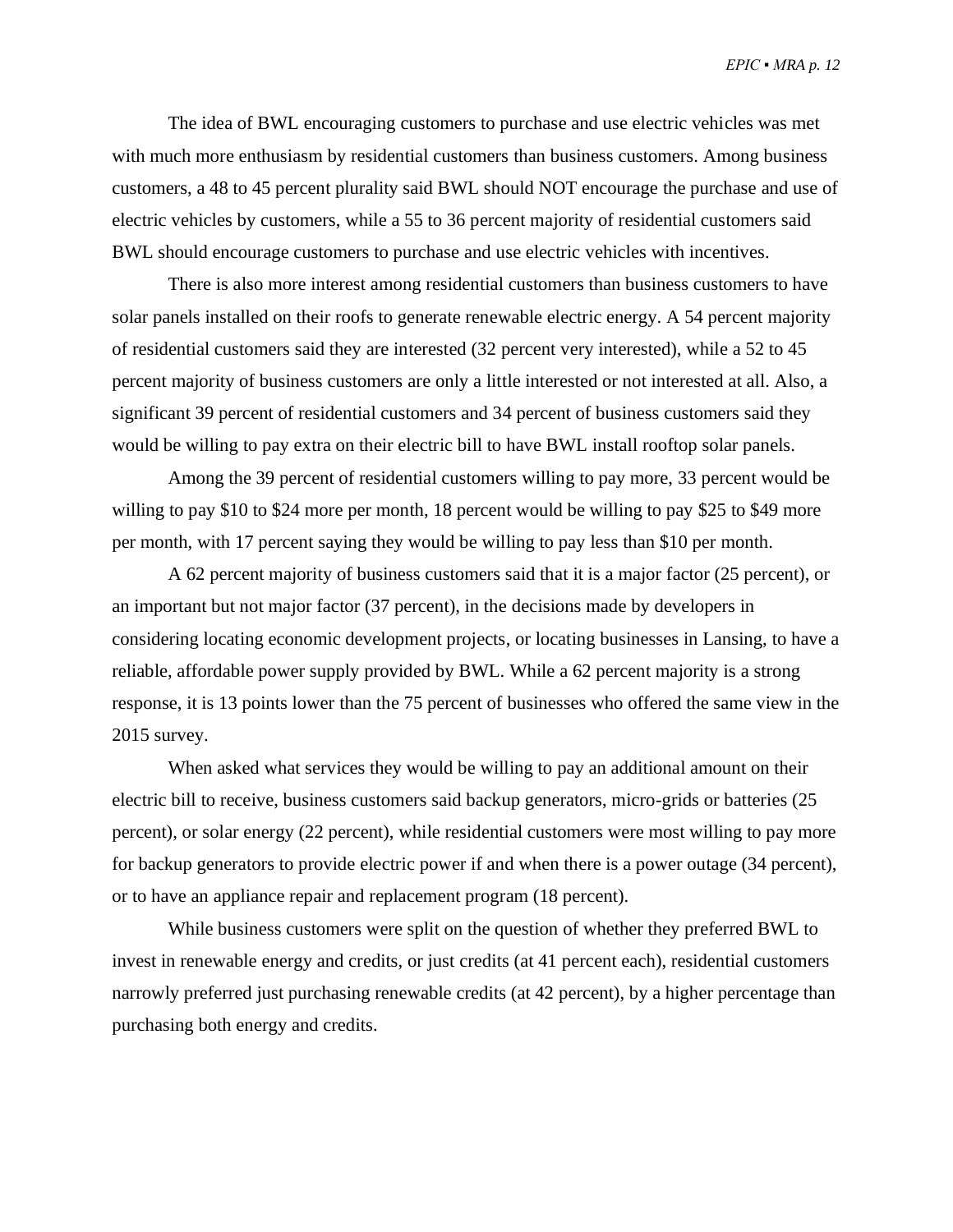#### **MORE DETAILED REVIEW OF SURVEY RESULTS AND DEMOGRAPHIC ANALYSIS**

#### <span id="page-14-1"></span><span id="page-14-0"></span>**More than 8-in-10 offer positive rating for the job BWL does in providing electric service**

The percentage of respondents offering a "positive" rating for the job done by the BWL in providing electric service is more than 8-in-10 among residential customers (83% -- up 2 points from 2015), and nearly 9-in-10 among business customers (89% -- also up 2 points). An 83 to 16 percent majority of residential customers offers a positive rating for the job done by the BWL in providing reliable, affordable service to the homes of customers, including 32 percent who offered an "excellent" rating. An 89 to 10 percent majority of business customers offered a positive rating, including 43 percent offering an "excellent" rating.

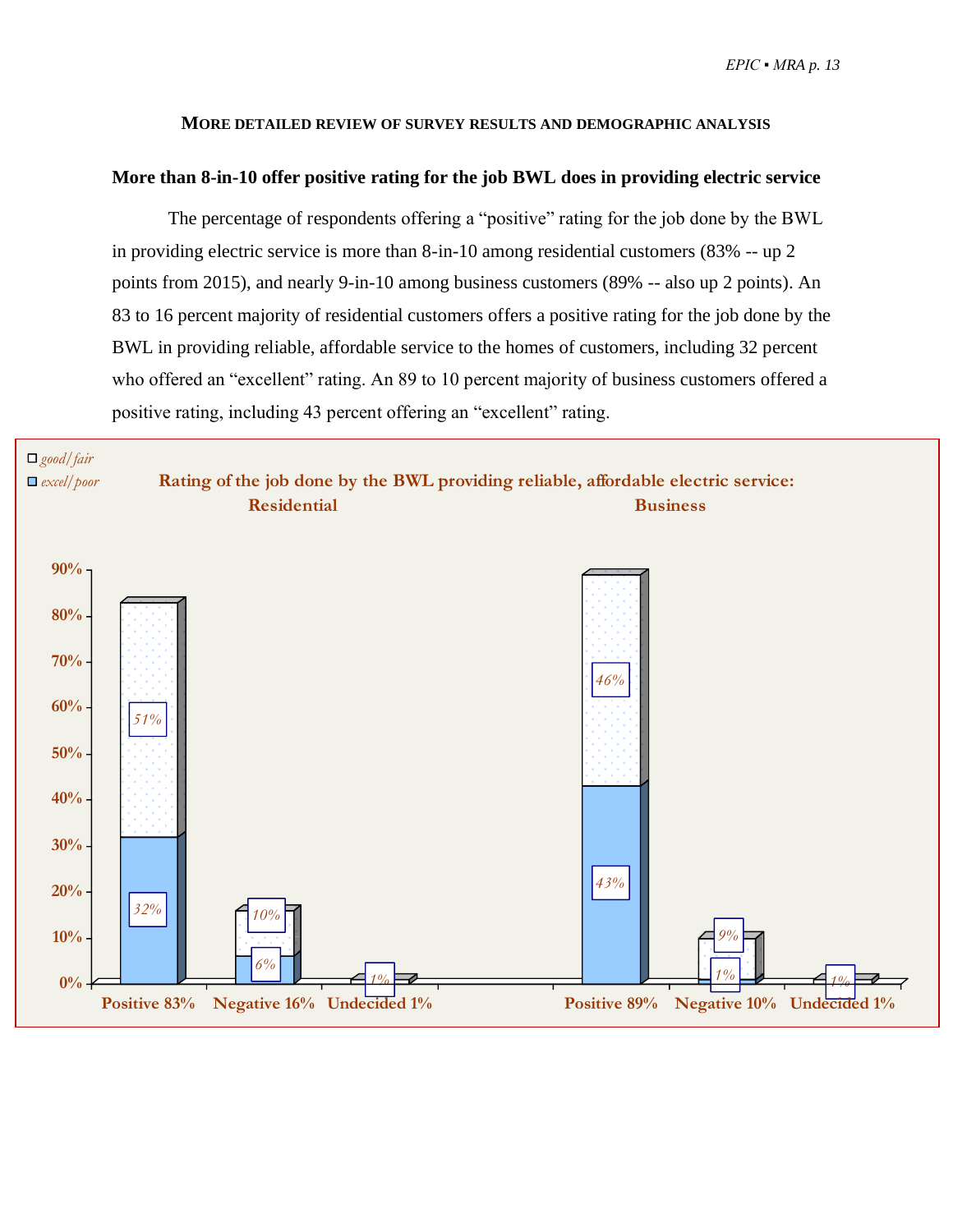Key demographic **residential** groups saying by the highest percentages (significantly

above 16 percent), that they offered BWL a negative job rating, included:

- 40 percent: Electric rates not reasonable
- 30 percent: African Americans
- 29 percent: Lansing, Ward 3
- 28 percent: Affordability more important planning goal than reliability
- 26 percent: Low price top planning goal of three described Would not be willing to pay more for renewable energy costs Would be willing to pay \$25 or more per month for solar
- 24 percent: Affordability top planning goal of five Gets info from word-of-mouth
- 23 percent: Incomes under \$25K
- 22 percent: Interested in having rooftop solar panels installed Men without college
- 21 percent: Prefers electric rates based on time of use Willing to pay more for conservation Says BWL should not encourage the purchase of electric vehicles Other races Age 18-49 without college
- 20 percent: Undecided about electric rates Unmarried, single customers Renters

Key demographic **business** groups saying by the highest percentages (significantly above

10 percent), that they offer BWL a negative job rating for providing electric service, included:

- 35 percent: Electric rates NOT reasonable
- 26 percent: Gets info from word-of-mouth
- 25 percent: 6 to 10 years in Lansing
- 24 percent: Reliable, affordable BWL energy major factor in business decisions
- 19 percent: Retail business
- 18 percent: Business sells a product
- 17 percent: Affordability a top planning goal out of five described
- 16 percent: Non-white races Men age 18-49
- 15 percent: East Lansing

Diverse energy top planning goal out of five described Pay more for conservation Interested in rooftop solar panels Gross dollar amount of business under \$500K

Age 18-34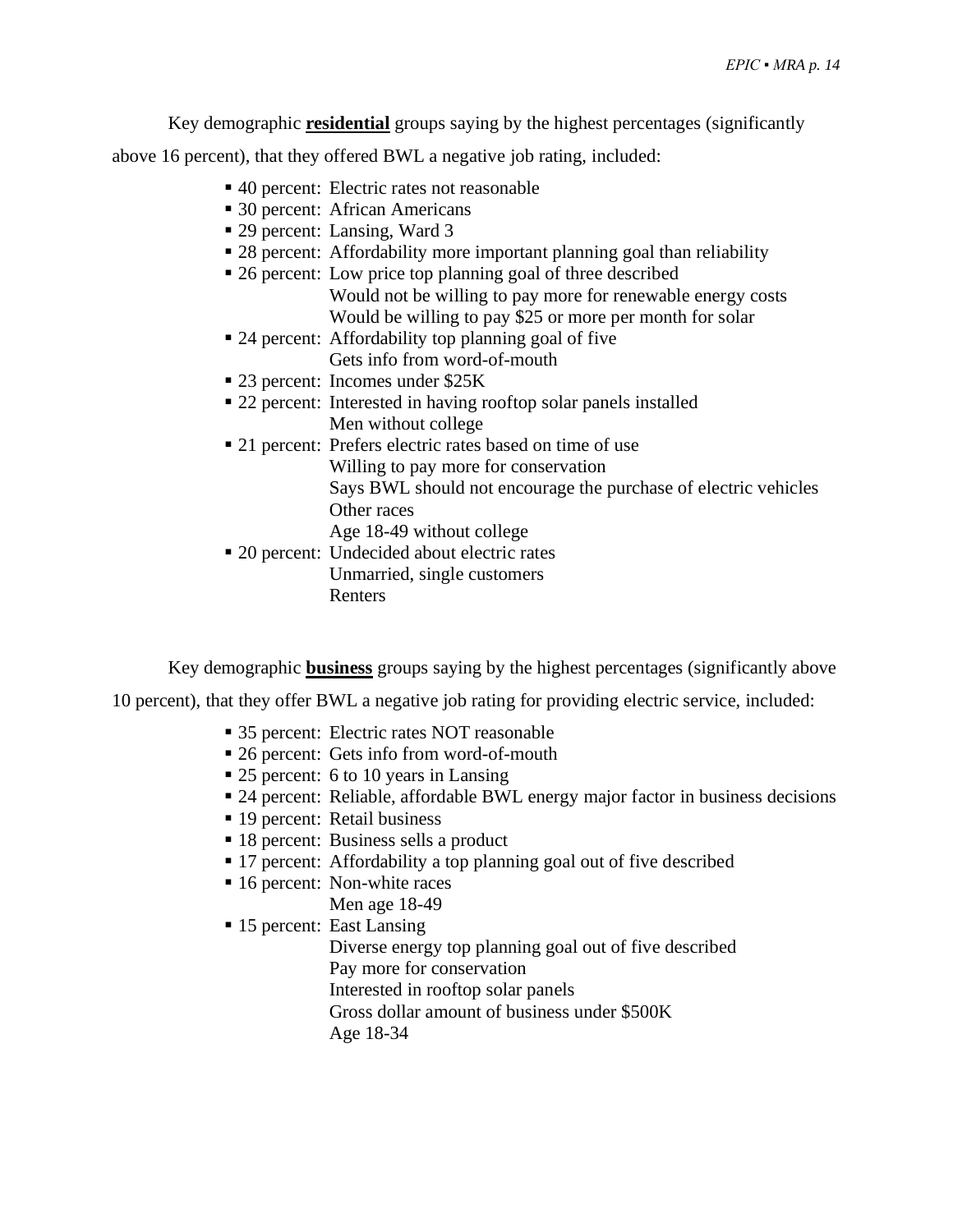#### <span id="page-16-0"></span>**Cost, price, rate increases, billing errors and power outages top reasons for negative rating**

Those respondents that issued a negative rating on the previous question were asked, "What is the main reason why you gave the Board of Water and Light a **NEGATIVE** rating?" The responses were:

| $N=31$<br>$N=63$<br>40%<br>65%<br>Cost/price increases/too expensive<br>3%<br>13%<br>Billing errors<br><b>Customer Service is Poor</b><br>3%<br>8% | <b>Business</b> | <b>Residential</b> |                                             |
|----------------------------------------------------------------------------------------------------------------------------------------------------|-----------------|--------------------|---------------------------------------------|
|                                                                                                                                                    |                 |                    |                                             |
|                                                                                                                                                    |                 |                    |                                             |
|                                                                                                                                                    |                 |                    |                                             |
|                                                                                                                                                    |                 |                    |                                             |
|                                                                                                                                                    | 10%             | 6%                 | Outages                                     |
| No choice/no competition<br>6%                                                                                                                     |                 |                    |                                             |
| Inconsistent rates<br>5%                                                                                                                           |                 |                    |                                             |
| 3%<br>Lack of disability discount                                                                                                                  |                 |                    |                                             |
| 2%<br>Poor planning<br>2%                                                                                                                          |                 |                    |                                             |
| Slow service<br>2%                                                                                                                                 |                 |                    |                                             |
| 2%                                                                                                                                                 |                 |                    | Service cut for no reason/small amount owed |
| 3%<br>2%<br>No reason/nothing special                                                                                                              |                 |                    |                                             |
| Undecided/Refused<br>13%<br>13%                                                                                                                    |                 |                    |                                             |

In the 2015 survey, the second highest reason mentioned for a negative job rating for residential customers, at 28 percent, and the fourth highest reason for business customers, at 10 percent, was power outages and the ice storm. Concern about power outages was mentioned by only 6 percent of residential customers and 10 percent of business customers in the current 2019 survey.

High rates, prices and rate increases were mentioned by 40 percent of residential customers in the current 2019 survey, and the percentage citing that reason is unchanged from 2015. Among business customers, 65 percent mentioned concerns about rates and price increases as their top reason for a negative job rating, which is up by 29 points from 2015 when it was mentioned by 36 percent.

However, it is important to note the relatively small n-sizes found among both business and residential groups.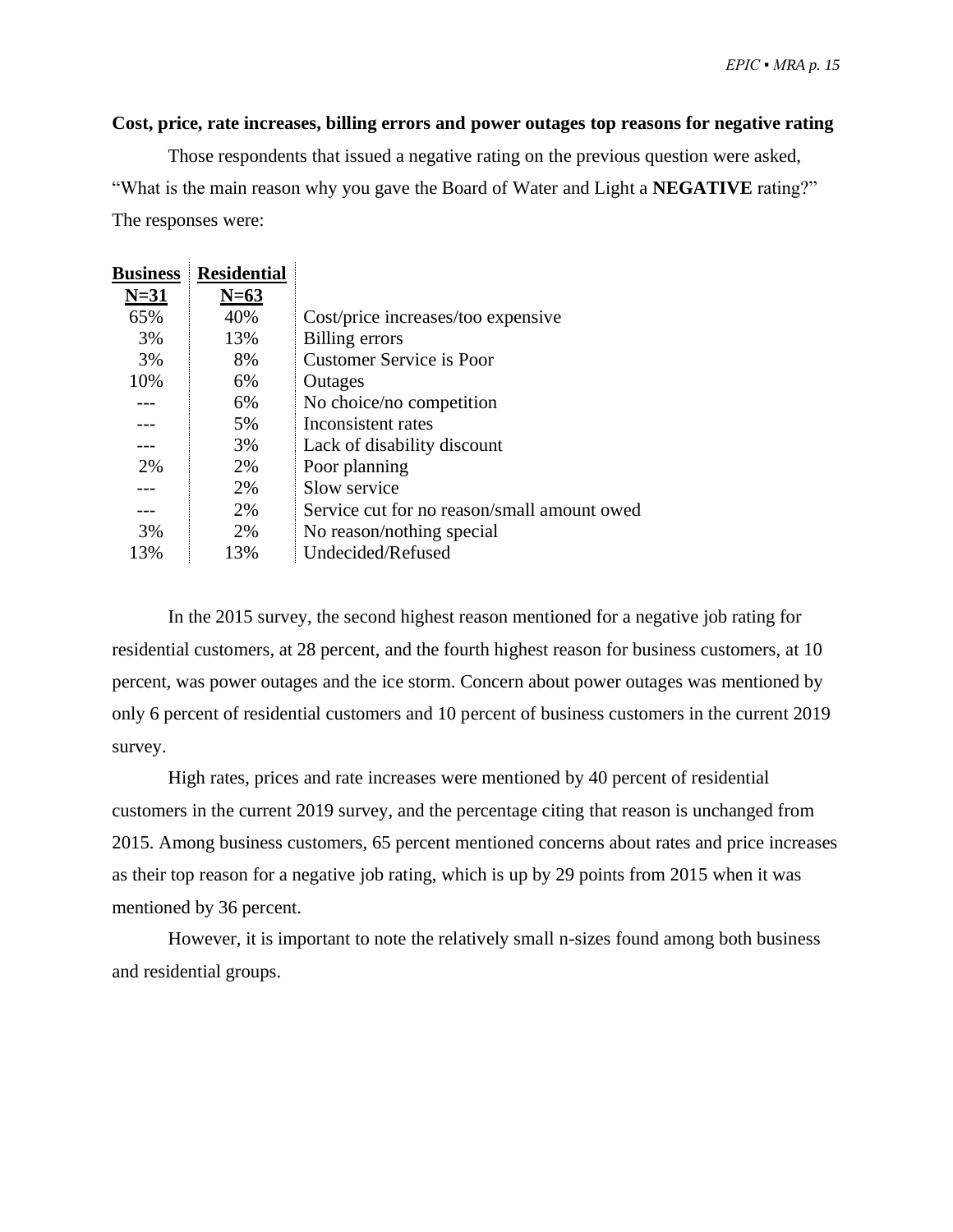#### <span id="page-17-0"></span>**7-in-10 say BWL electric rates are reasonable**

All respondents were asked, "Thinking about the electric energy rates your (household/business) pays, would you say your electric rates are reasonable or unreasonable?" and followed up with **"**Would that be very or somewhat?" A 70 percent majority of residential customers (up 7 points from 2015), and 69 percent of business customers (up 8 points) said electric rates are reasonable, as shown below:

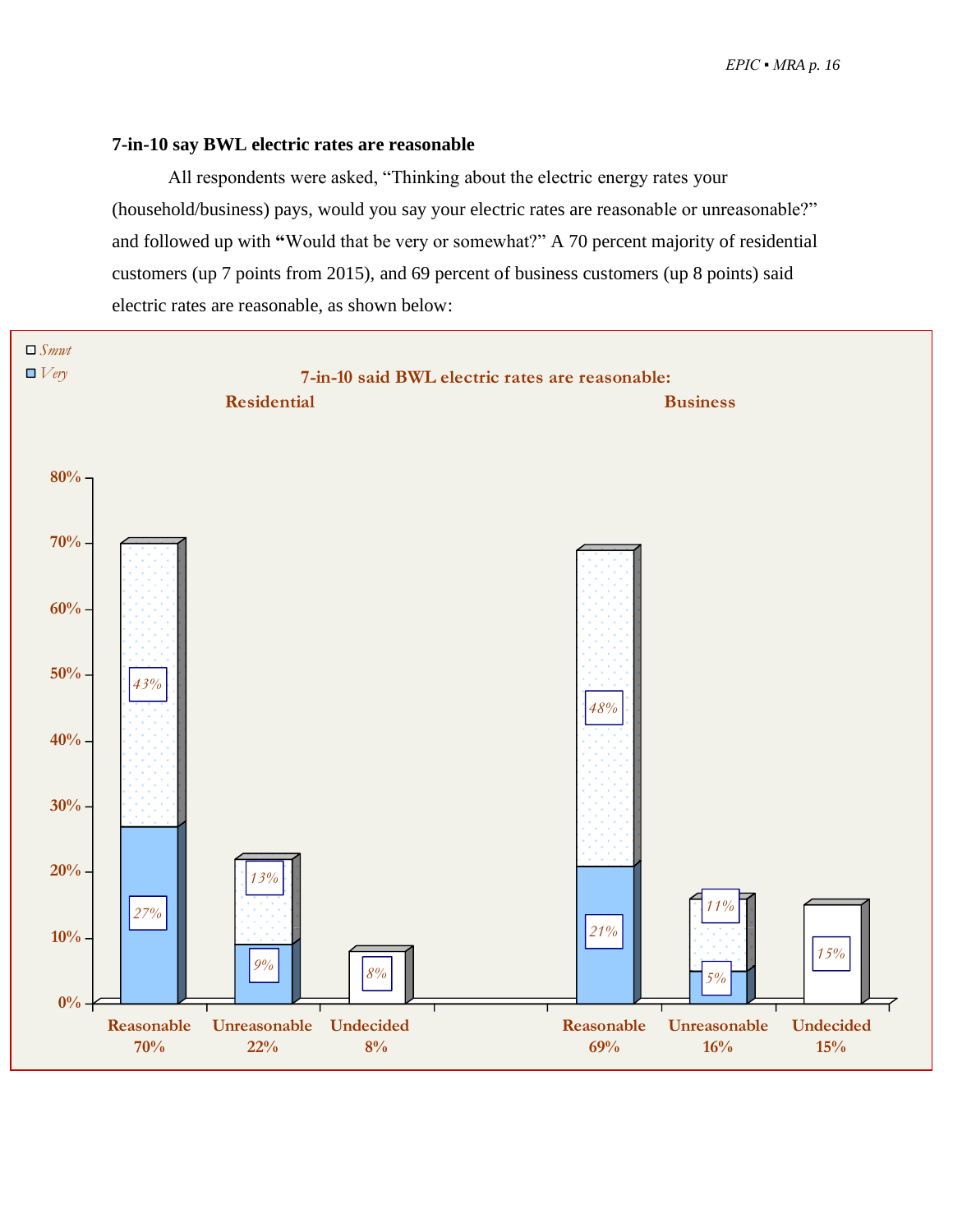Key demographic **residential** groups saying by the highest percentages (significantly

above 22 percent), that electric rates are unreasonable, included:

- 57 percent: Negative job rating for BWL
- 40 percent: Affordability top planning goal of 5 described
- 35 percent: Affordability more important planning goal than reliability Low price top planning goal of 3 described Would not pay more for renewable energy costs
- 33 percent: Affordability top planning goal of 3 described
- 32 percent: African Americans
- 31 percent: Lansing, Ward 2
	- Not willing to pay more for electric rates based on time of day Not willing to pay more for any service HS or less education
- 30 percent: Lansing, Ward 1 Incomes under \$25K Women age 18-49
- 29 percent: Not willing to pay more for conservation Willing to pay higher electric rates for batteries Gets info from word-of-mouth Households with children Women without college
- 28 percent: BWL should just invest in credits BWL should not encourage purchase of electric vehicles
- 27 percent: Lansing, Ward 3
	- Never visits BWL website
		- Age 35-49
		- Age 50-64

Lived in Lansing area 25 years or more

- Other races
- Age 18-49 without college
- 26 percent: Willing to pay \$25 or more per month for rooftop installation Other marital status All women
- 25 percent: Visits BWL website weekly or monthly Renters
	- Age 50 and over without college
	- Men age 50 and over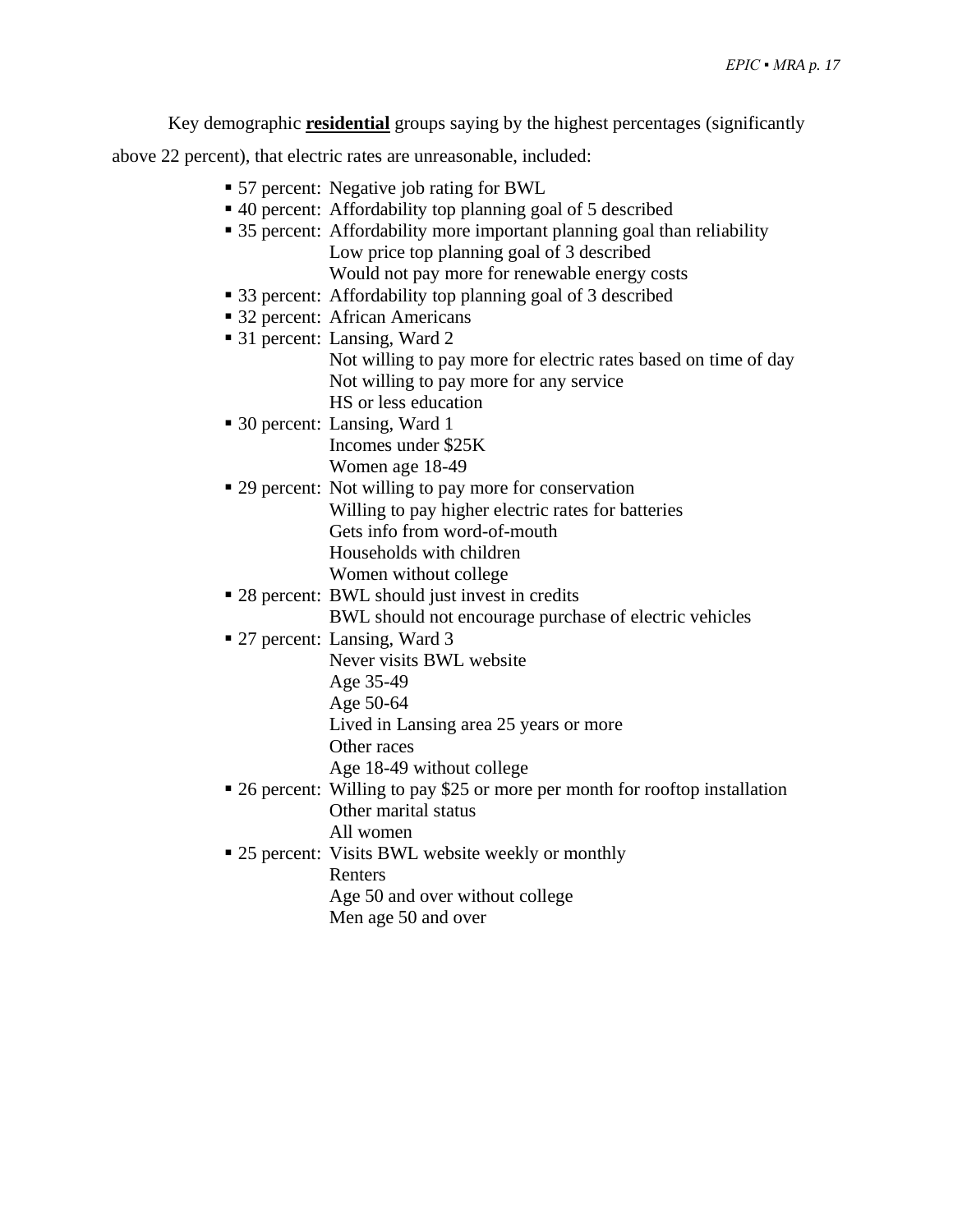Key demographic **business** groups saying by the highest percentages (significantly above

16 percent), that electric rates are unreasonable, included:

- 55 percent: Negative job rating for BWL
- 30 percent: Lived in Lansing 1-5 years
- 29 percent: Affordability top planning goal of 5 described Gross dollar sales of business under \$500K
- 28 percent: Affordability more important planning goal than reliability Interested in rooftop solar panels
- 27 percent: Reliable, affordable BWL energy major factor in business decisions Men without college
- 26 percent: Word-of-mouth top info source Retail sales is what business does Age 50 and over without college
- 24 percent: Business sells a product and provides a service Post HS technical education
- 23 percent: Increase clean energy top planning goal of 3 described Not willing to pay more for renewable energy Pay more for conservation
	- Construction is what business does
- 22 percent: Lansing Renters
- 21 percent: Professional services is the type of business Non-white races Age 18-49 without college Women age 50 and over
- 20 percent: Not willing to pay more for electric rates based on time of day used Not willing to pay any more for business services Top info source social media Business sells a product Age 50-64
	- HS or less education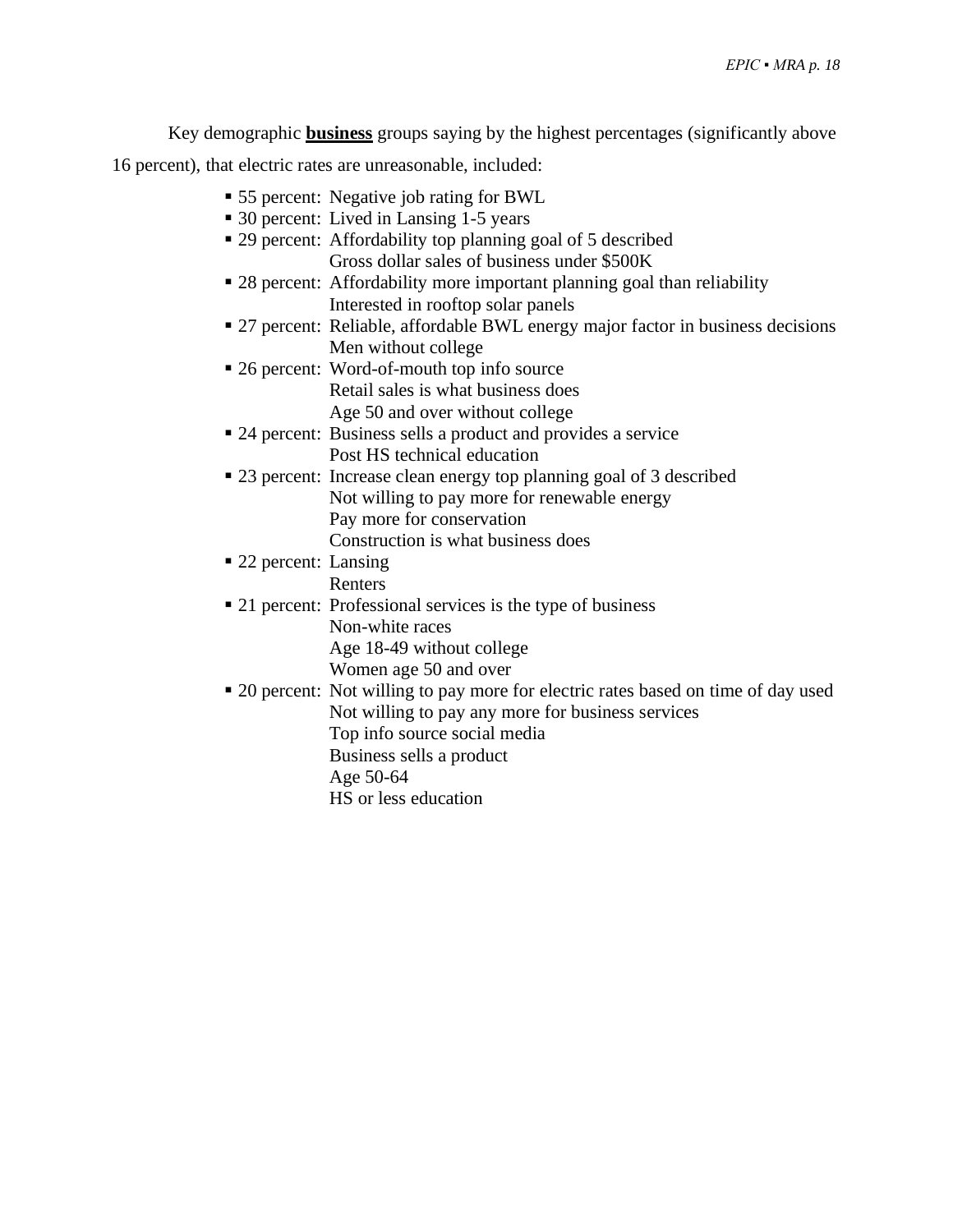#### <span id="page-20-0"></span>**Reliability, affordability, minimizing environmental impact top planning goals**

When respondents were asked, for each of nine statements describing planning goals that BWL should be considered in generating electric energy for residential and business customers, whether each should be a top priority, important but not a top priority, only somewhat important or not important at all, the combined important responses of top priority, and important but not a top priority, were as follows:

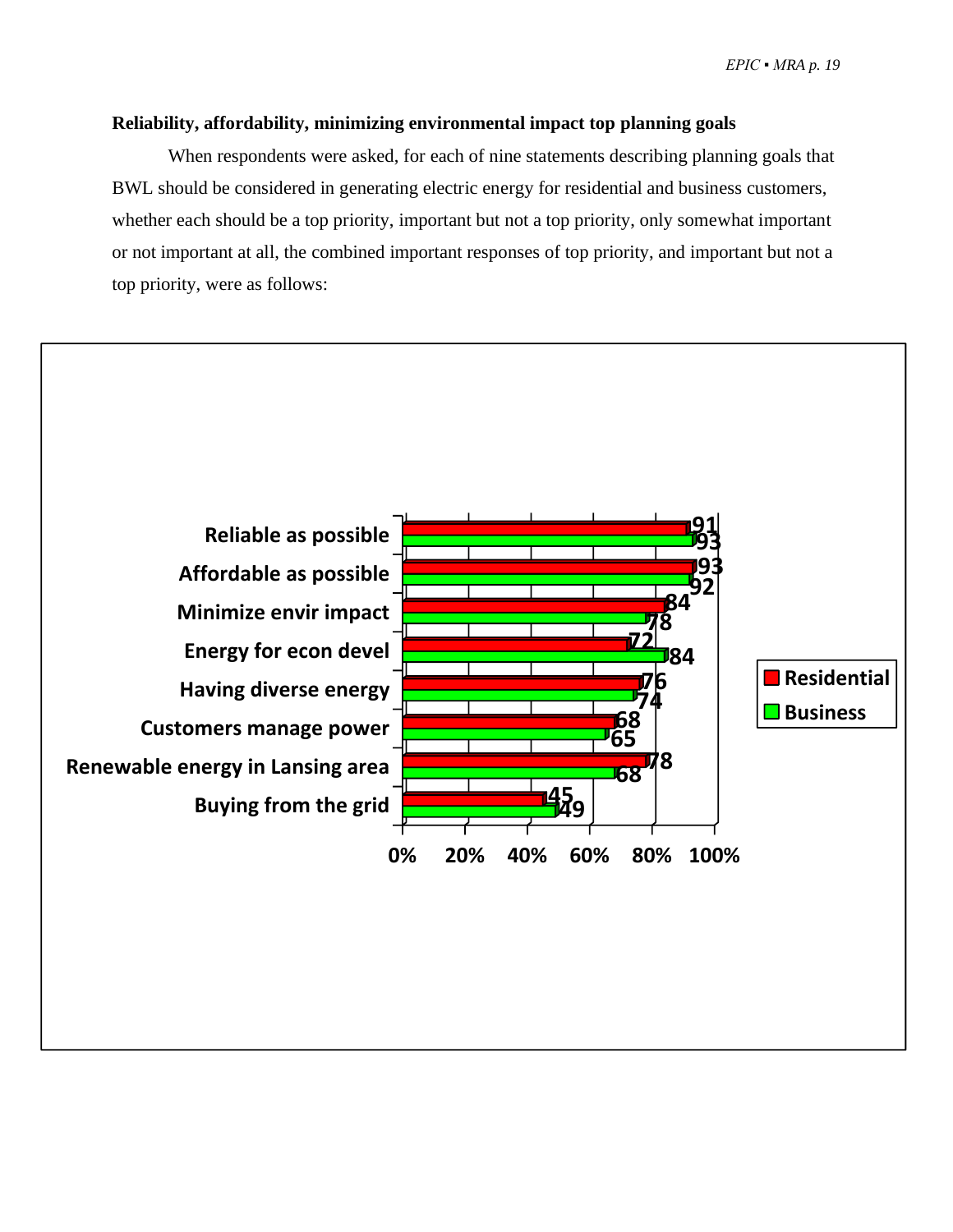#### <span id="page-21-0"></span>**Cleaner energy, reliability, affordability top goals for residential and business customers**

When respondents were asked which of five planning goals presented were most important, the responses of residential and business customers were as follows:

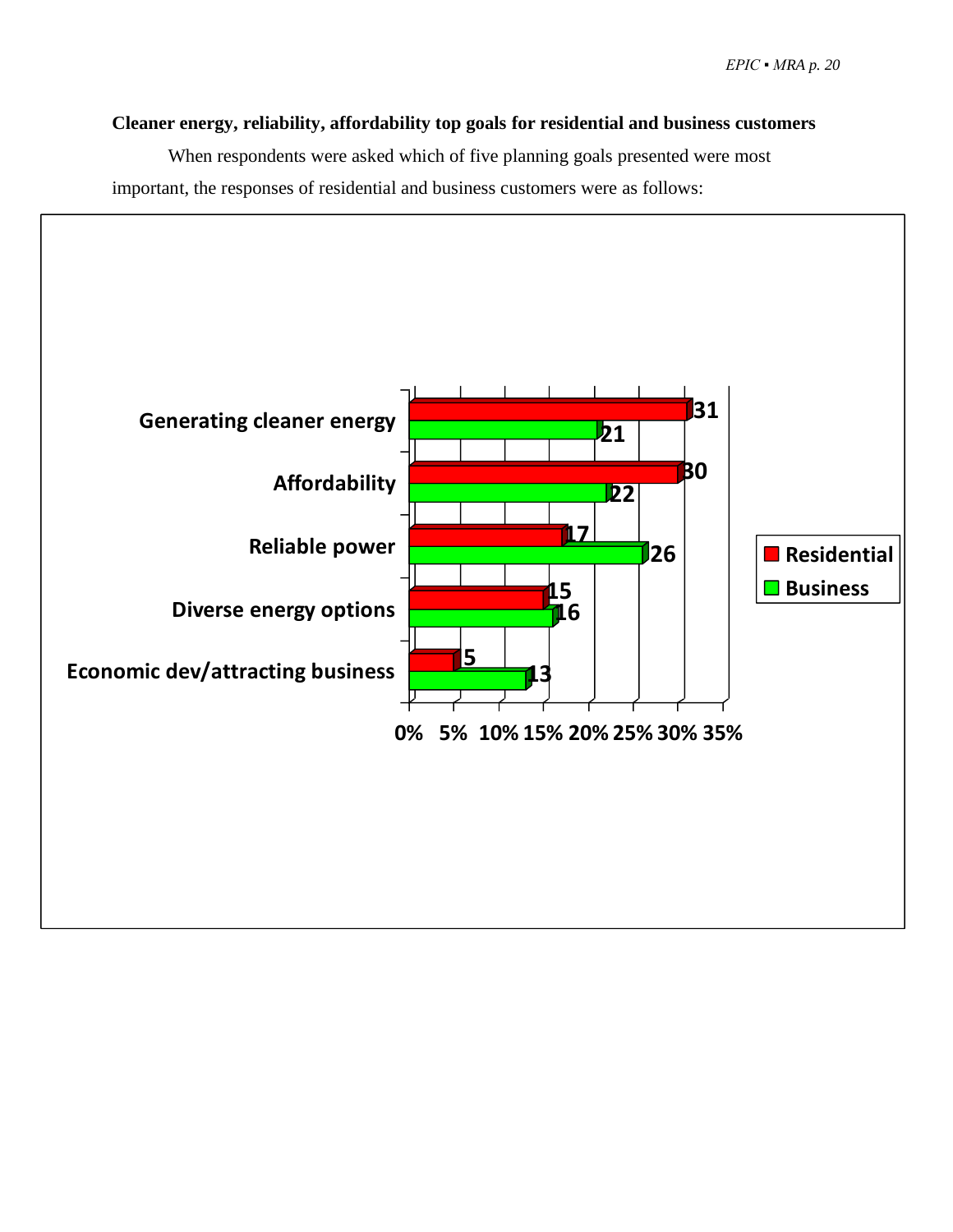#### <span id="page-22-0"></span>**Top business and residential goals out of three described**

When respondents in both surveys were asked which of three planning goals - the reliability of electric service, affordability of electric rates, and generating electric energy while increasing clean energy – was the most important, the responses of both residential and business customers were as follows:

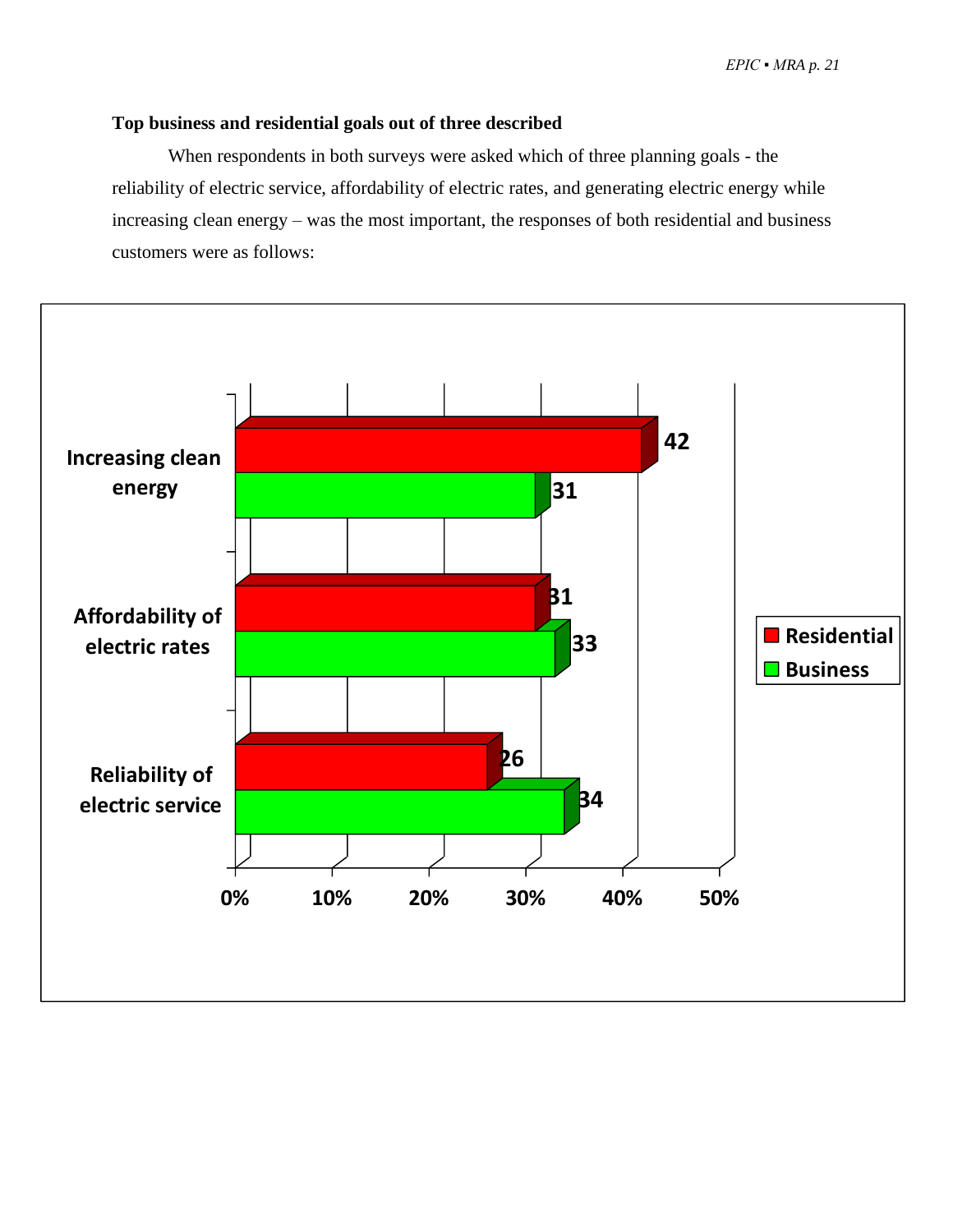#### <span id="page-23-0"></span>**Top business and residential goals out of three others described**

When respondents in both surveys were asked which of three planning goals - providing an adequate power supply to meet customer power needs, increasing clean energy when generating electricity, and keeping the price of electric service as low as possible – was the most important, the responses of both residential and business customers were as follows:

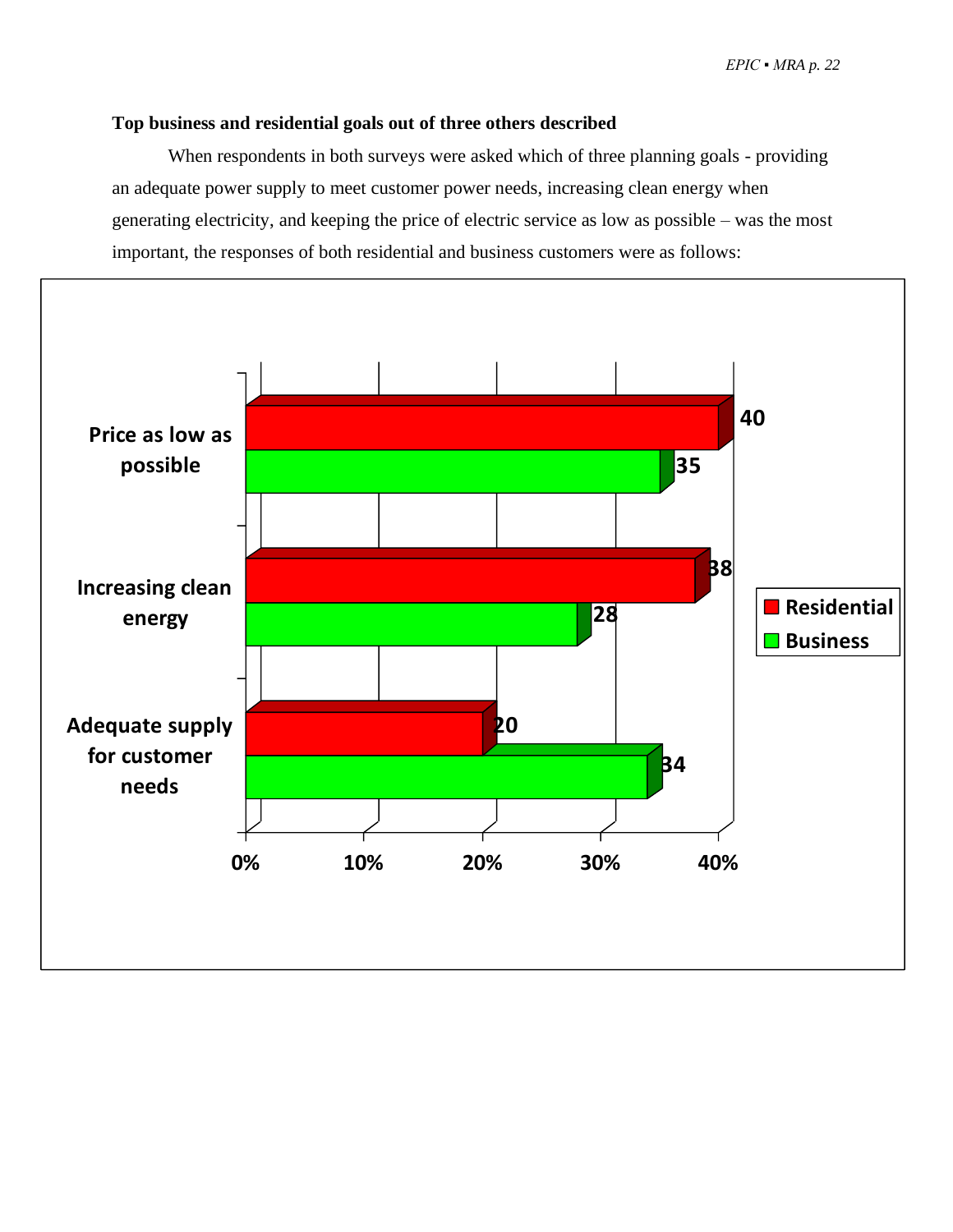#### <span id="page-24-0"></span>**Reliability more important than affordability for both business and residential customers**

Respondents were asked to choose whether reliability or affordability was most important. The responses of both residential and business customers were as follows:

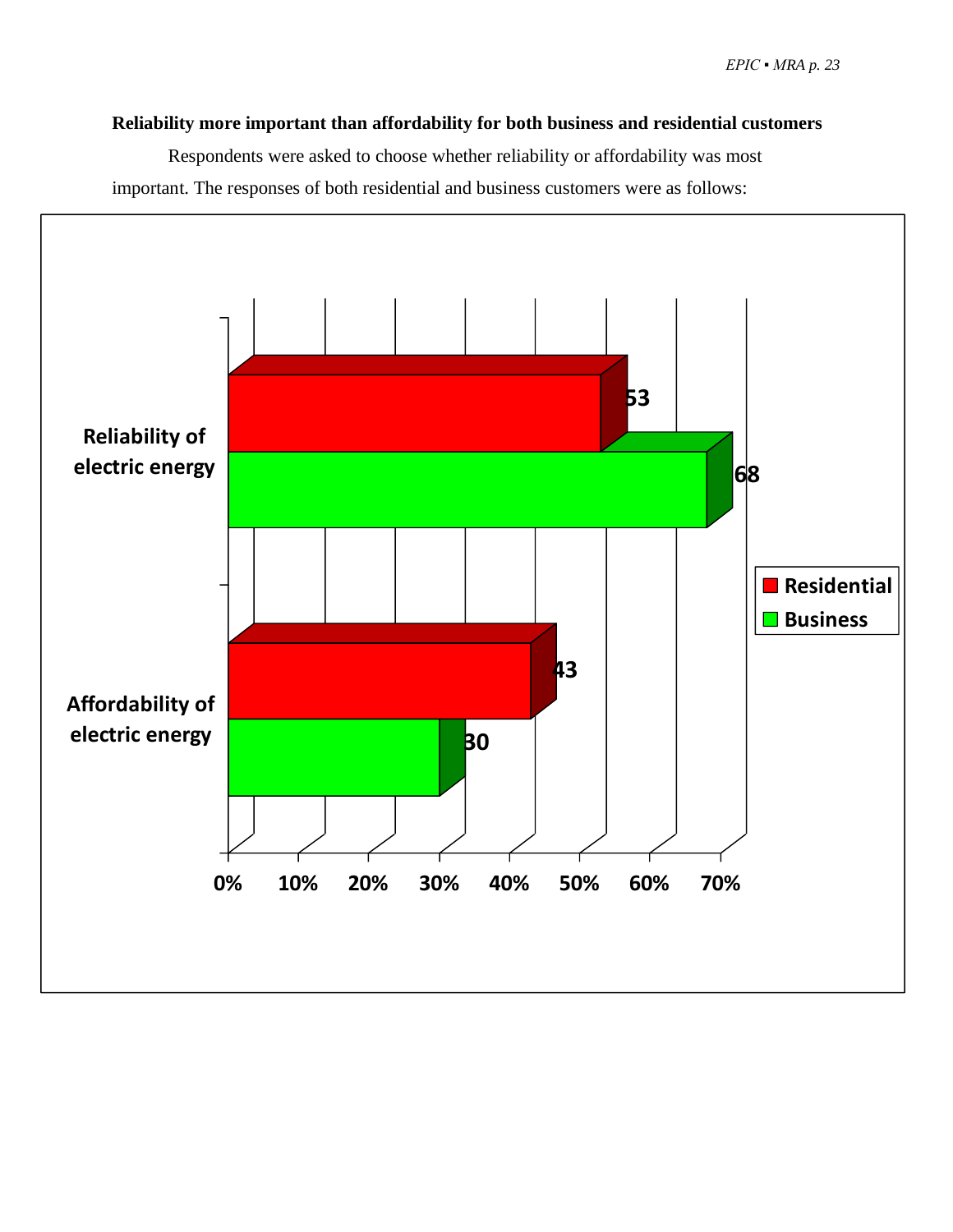Key demographic **residential** groups saying by 50 percent or more that affordability is

more important than reliability by the highest to lowest percentages, included:

- 67 percent: African Americans
- 64 percent: Electric rates NOT reasonable
- 62 percent: Negative job rating for BWL
- 61 percent: Lansing, Ward 3
- 58 percent: Not willing to pay more for renewable energy costs Incomes under \$25K
- 56 percent: HS or less education
- 54 percent: Only willing to pay less than \$10 per month for solar installation
- 53 percent: Purchase just renewable energy credits No services worth paying higher electric rates Renters
- 52 percent: Incomes of \$25K to \$50K Men without college Age 50 and over without college
- 51 percent: Not willing to pay more for conservation BWL should NOT encourage purchasing electric vehicles
- 50 percent: Lansing, Ward 1
	- Only a little willing or not willing to pay more for time of day rates Visits BWL website weekly or monthly Other races

Very few business groups indicated that affordability is more important than reliability,

making cross-tabulation of any subgroups statistically valid.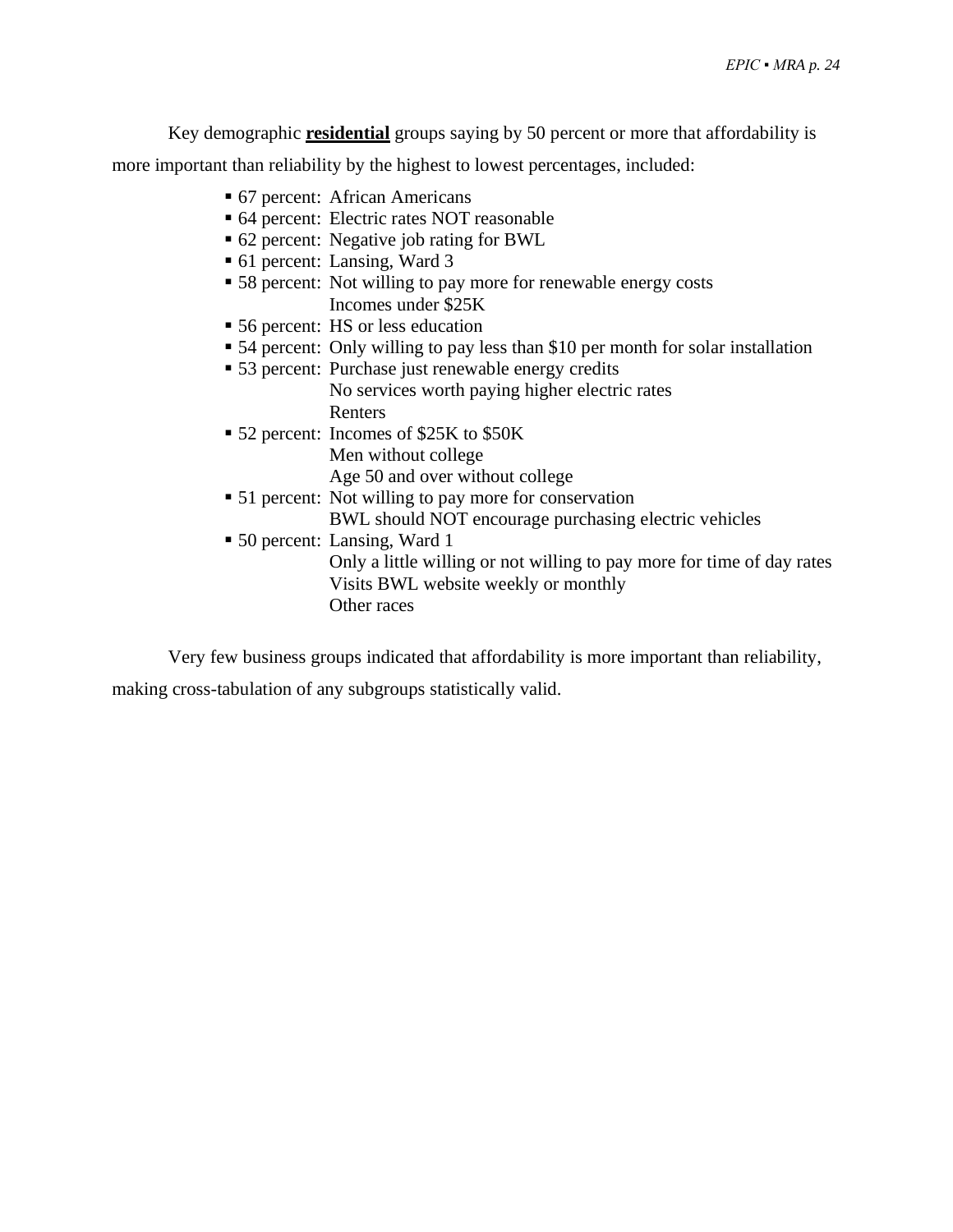#### <span id="page-26-0"></span>**Where should renewable energy be generated?**

Respondents in both surveys were asked where renewable energy should be generated of the following three choices: only within or near the BWL service area; within the BWL service area as well as within other areas of Michigan; or, within the BWL service area, in other Michigan sites and in sites in the Midwest region. The responses of both residential and business customers were as follows:

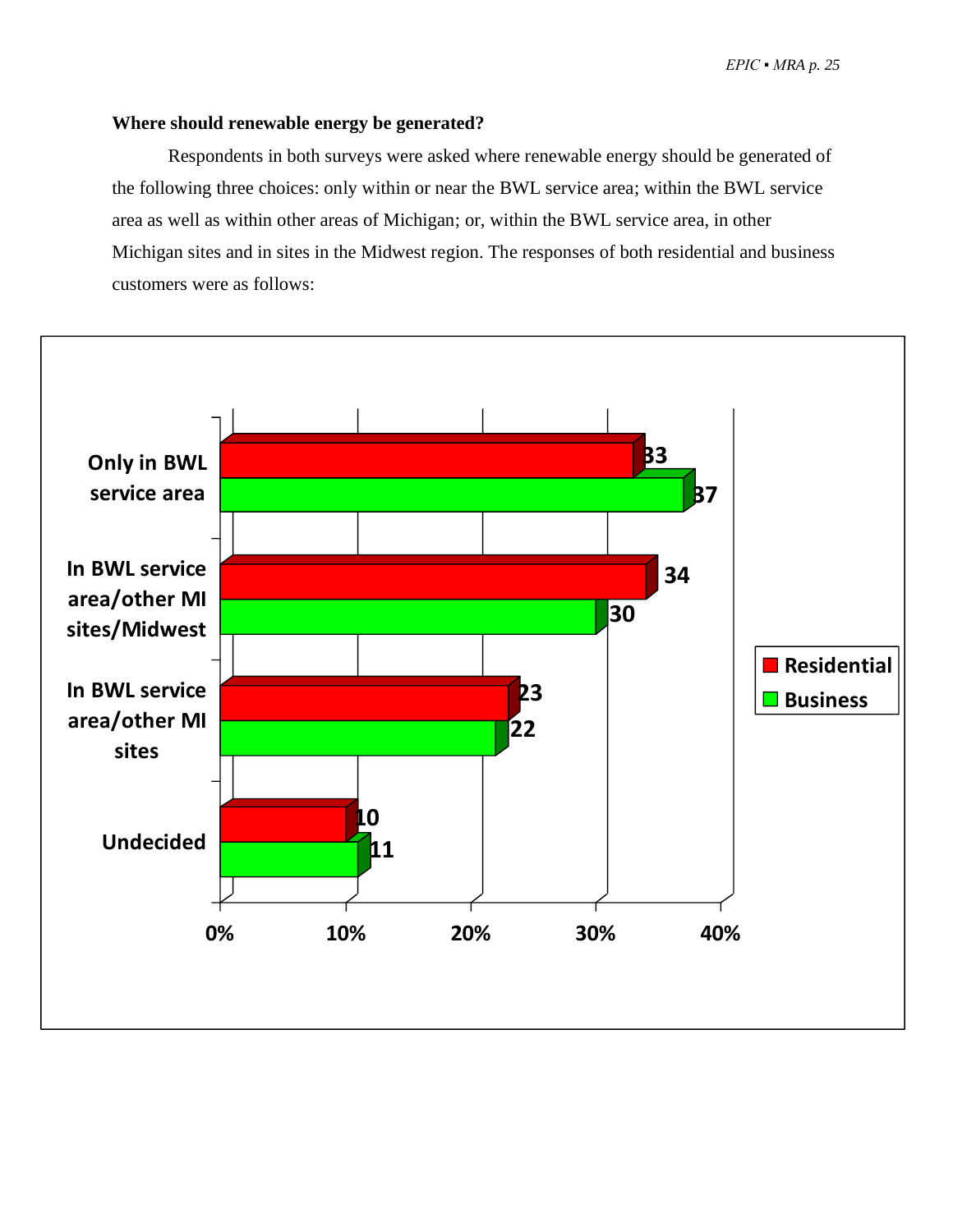#### <span id="page-27-0"></span>**Should BWL purchase renewable energy & credits, or just credits?**

All respondents were informed that two main features of a renewable generating facility include both the actual energy generated and the renewable energy credit. "Renewable energy credits are used to track the renewable energy generated, which can be sold independent of the actual energy produced. Renewable energy credits increase investment in renewable generating facilities. To allow its customers to invest in renewable energy, the BWL can either buy the actual energy and credits, or just the credits." Respondents were then asked, "Knowing that these renewable energy credits were created from actual renewable energy, which approach do you prefer to see the BWL use in the future to invest in renewable energy - purchasing both the renewable energy and credits, or, just purchasing renewable credits, which is generally at a lower cost than purchasing both renewable energy and credits?" The responses were:

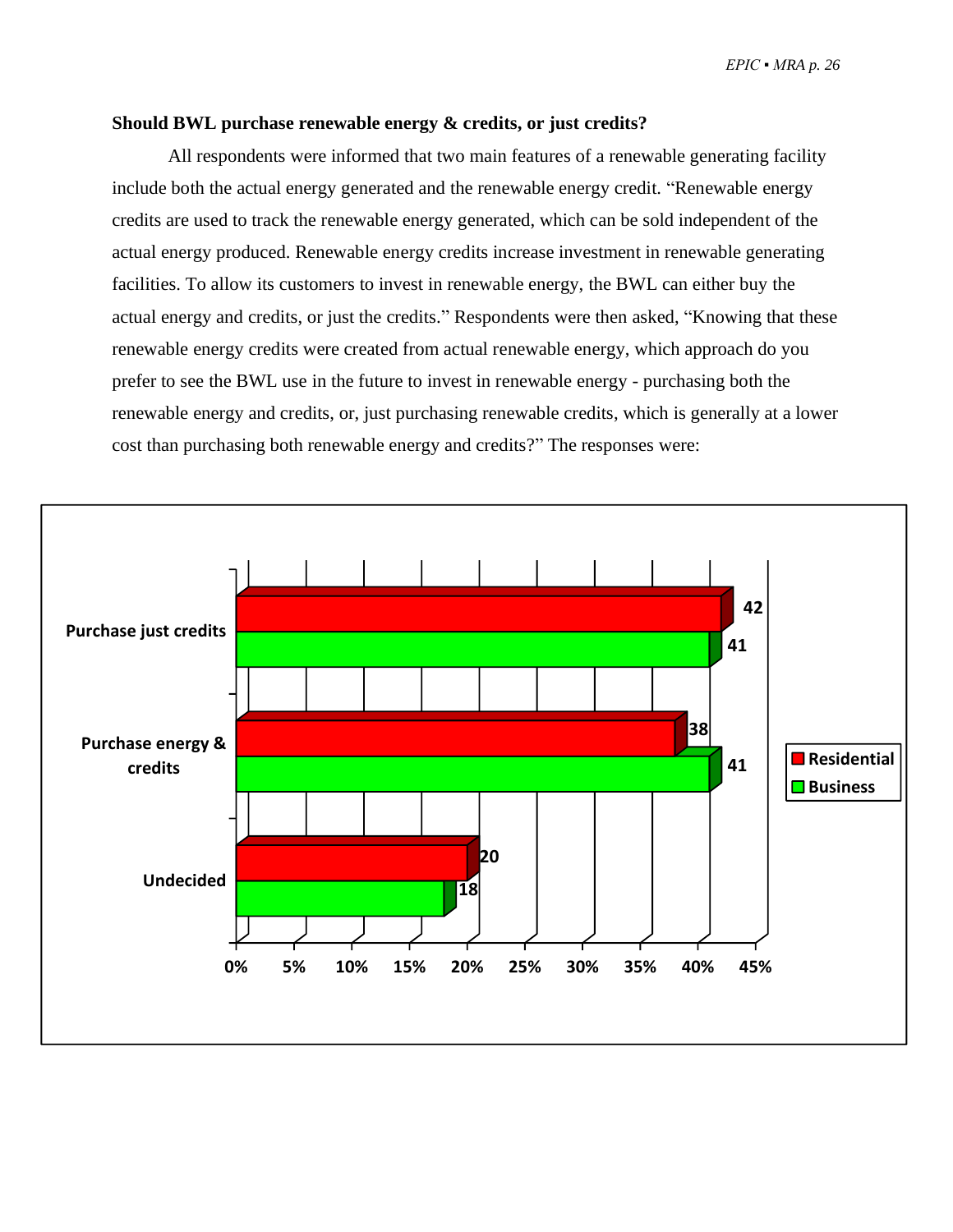#### <span id="page-28-0"></span>**Residential customers more willing than business customers to pay for renewable energy**

Respondents were informed that the BWL is on track to meet its clean energy target of 30 percent by next year, which is well above state requirements. They were then asked if the cost of renewable energy exceeds the cost of more traditional fossil fuel energy supplies, like natural gas, if they would be willing to pay more each month to increase the amount of electric energy generated from renewable energy sources. The responses were:

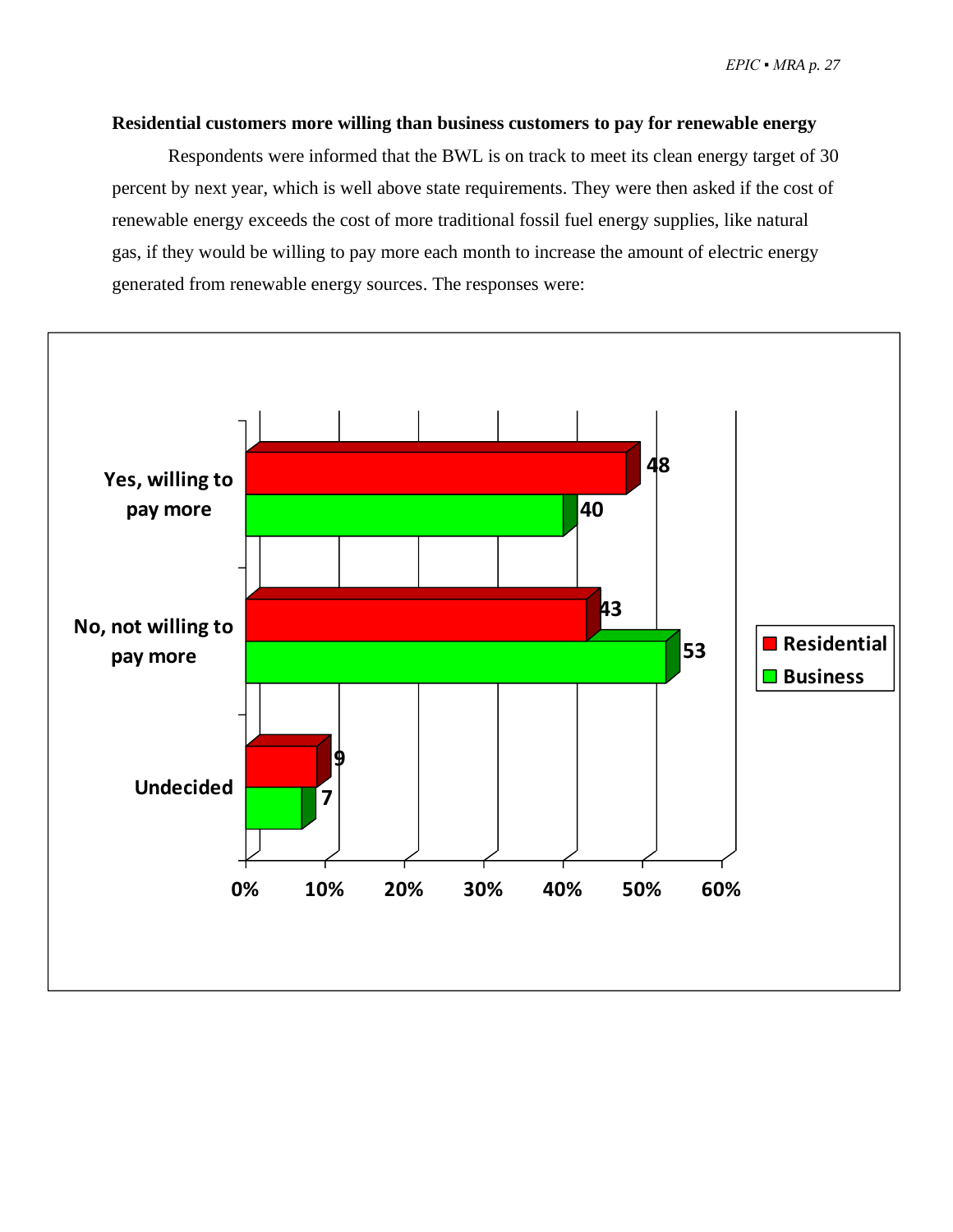#### <span id="page-29-0"></span>**Of residential customers willing to pay more, 9-in-10 would pay \$10 more per month**

Among those 48 percent of residential respondents who said they would be willing to pay more per month to increase the amount of renewable energy generated, they were then asked if they would be willing to pay \$10 more per month to increase electric energy produced by renewable energy sources. Business customers were not asked this question. The responses of residential customers were:

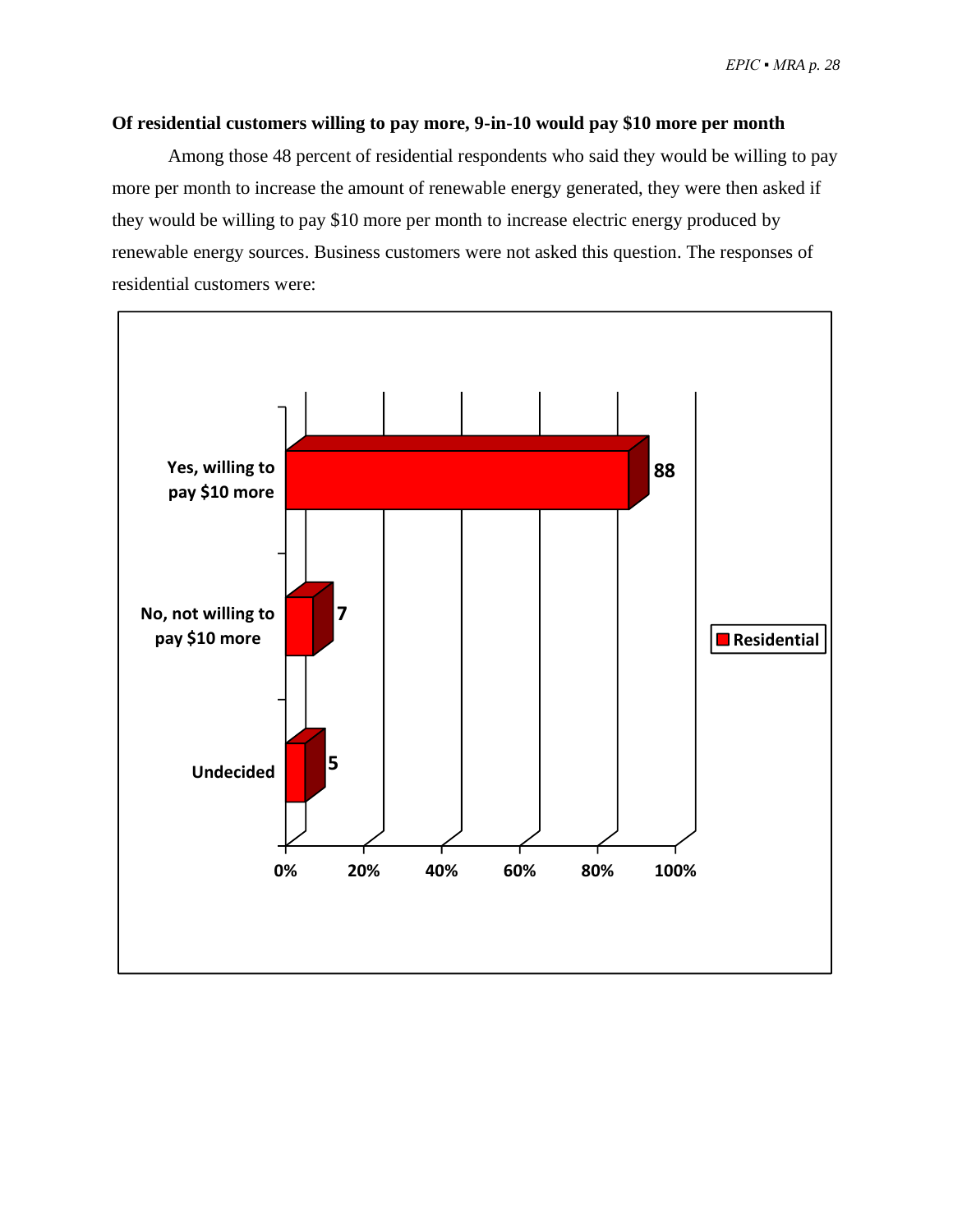#### **Business and residential customers prefer current flat rate over time of use**

Business and residential customers were both asked if they would rather pay a flat rate for their electric use, like what they have now, or, if they would prefer to pay a rate that would charge for electric use based on the time of day it is used. The responses were:

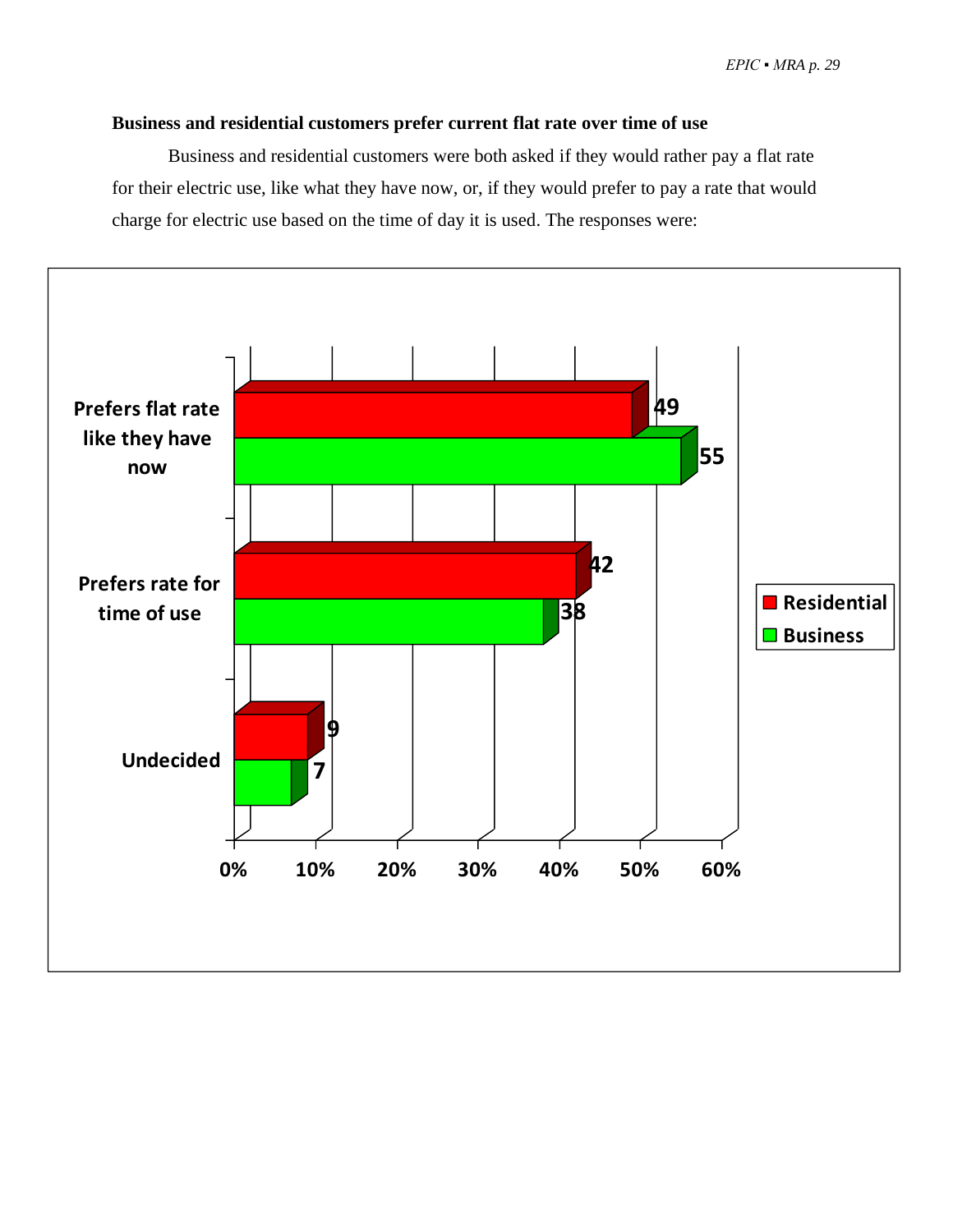#### <span id="page-31-0"></span>**Are customers willing to pay more during times of high use, pay less in times of less use?**

All respondents were informed that "currently, customers pay the same rate regardless of when they use electricity. During time of high electric use, usually on hot summer days, electricity costs more to produce. If customers paid more for electricity during these times of high electric use, it would lower the amount of electricity needed." Respondent were then asked how willing they would you be to pay more to use electricity during times of high electricity usage, like hot daytimes, so they could pay less during times when the need for electricity is less, like overnight – very willing, somewhat willing, only a little willing or not really willing at all? The responses were:

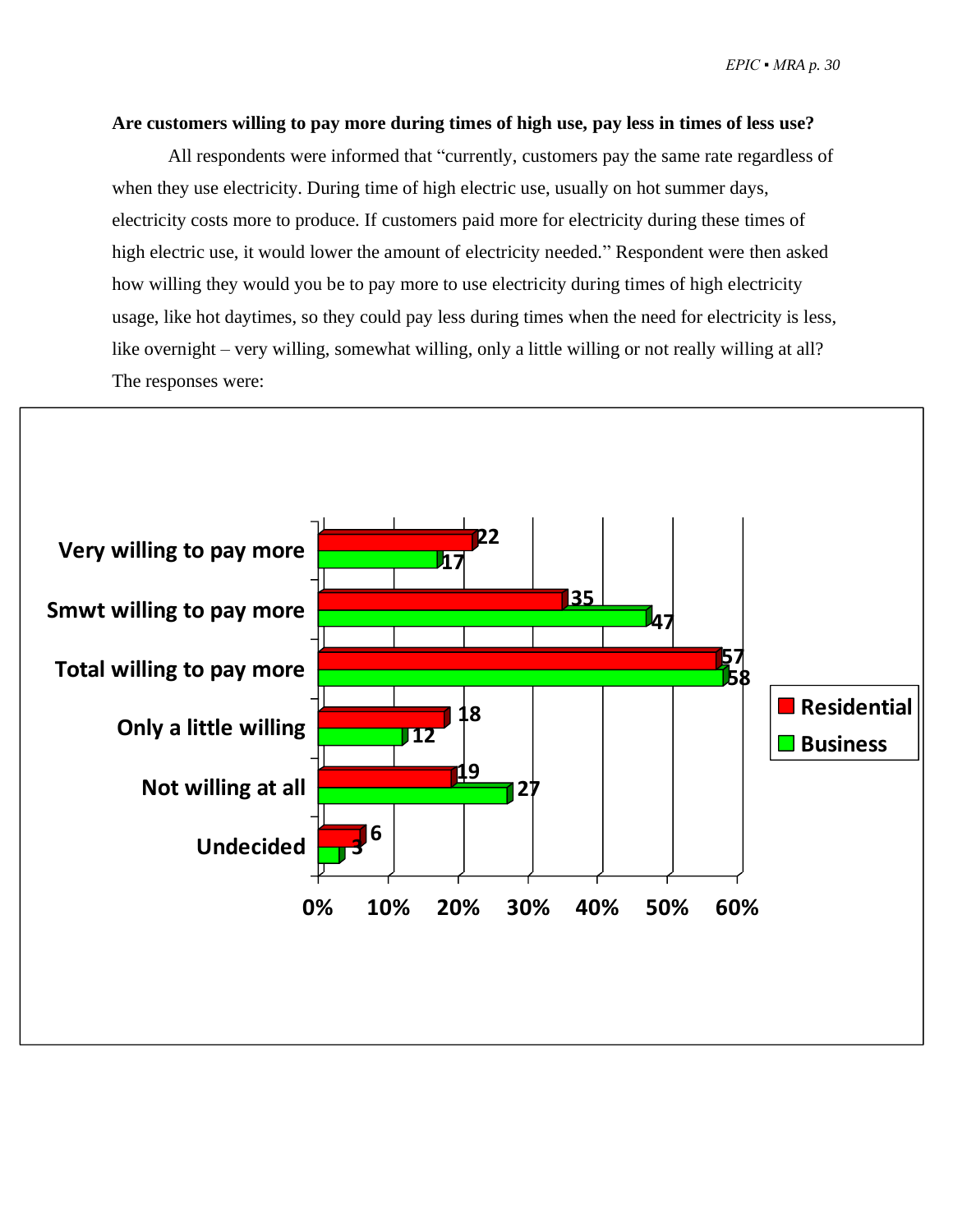#### <span id="page-32-0"></span>**Are customers interested in BWL managing electric use for 1% of time for lower rates?**

All respondents were told that some utilities have programs that can control customer devices, such as air conditioners or water heaters, for very short periods of time in order to reduce the amount of electricity needed. They were then asked how interested they would be in participating in a new program where the BWL would manage these devices for no more than 1 percent of the time per year in return for a lower electric bill – very interested, somewhat interested, only a little interested or not interested at all? The responses were:

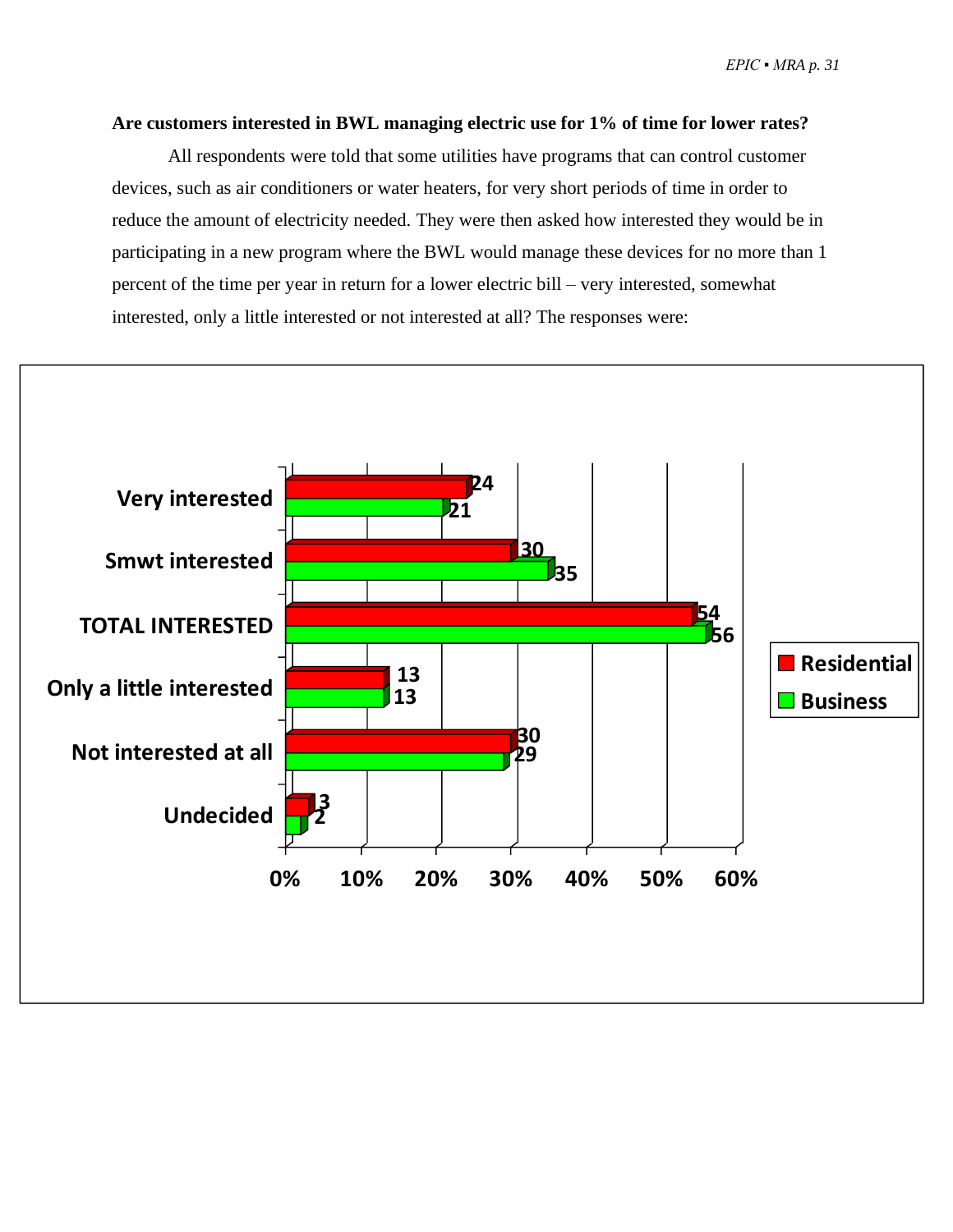#### <span id="page-33-0"></span>**Business & residential customers support financial incentives for energy efficiency**

All respondents were asked about an energy efficiency program the BWL is currently operating, and informed that the program provides financial incentives to customers to use more efficient lighting, or to install more energy efficient heating and cooling systems in their homes and businesses. They were then asked if they support or oppose this program. The responses were:

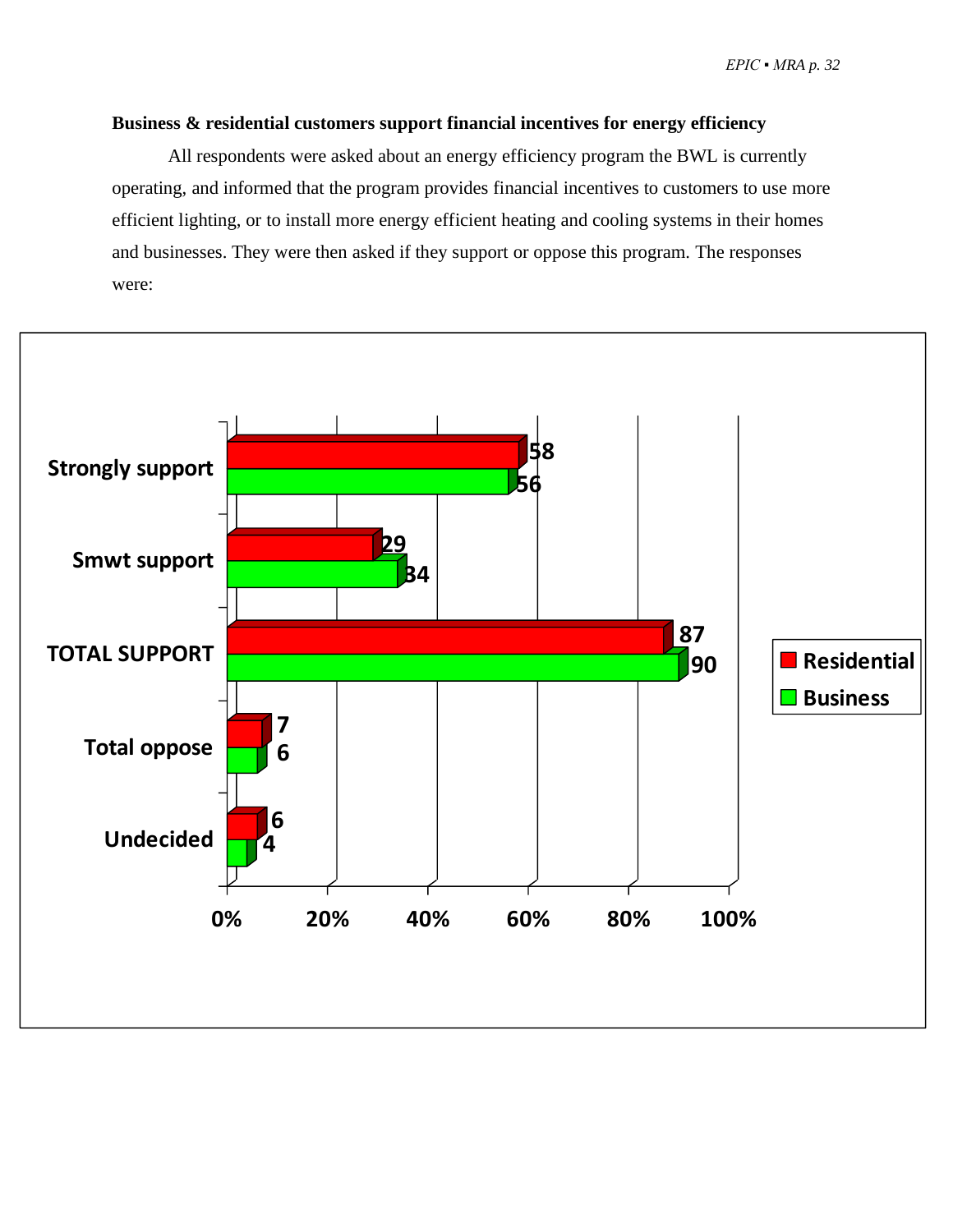#### <span id="page-34-0"></span>**Residential customers more willing than business to pay more for energy efficiency**

Business and residential customers were both asked if they would be willing to pay more each month if it would significantly decrease the amount of energy wasted by investing in energy efficiency and conservation efforts, if the money paid in higher rates were used to provide customer incentives that encourage energy efficient lighting and installation of energy efficient heating and cooling systems? The responses were:

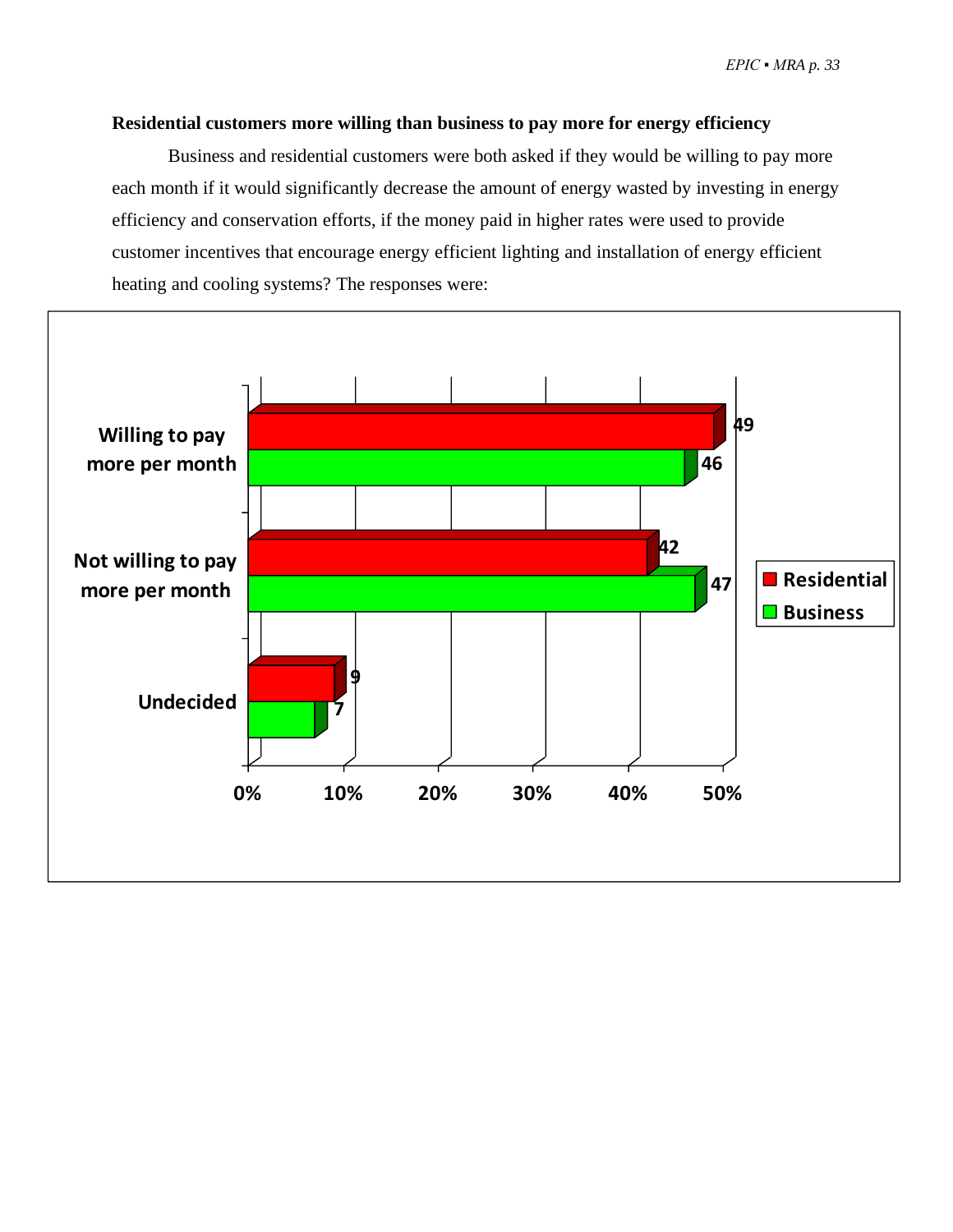#### <span id="page-35-0"></span>**Over 8-in-10 residential customers would pay \$5 more per month for energy efficiency**

Residential customers were specifically asked if they would be willing to pay an additional \$5 more per month to make more electric energy available through energy efficiency. The responses of residential customers were:

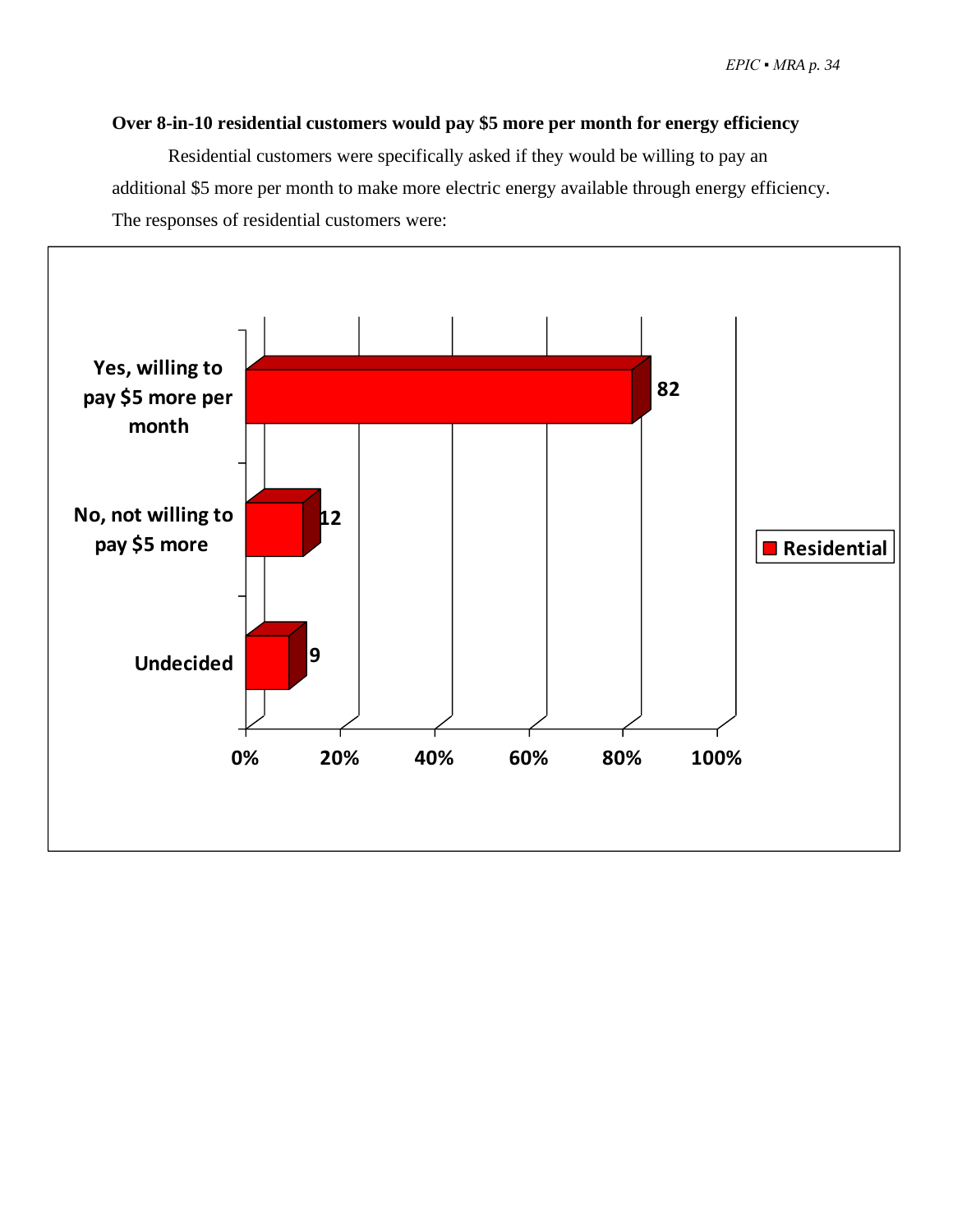#### <span id="page-36-0"></span>**Business customers asked how much reliable energy is a factor in economic development?**

All business respondents were asked how much of a factor the availability of a reliable BWL power supply, at an affordable price, is in the decisions by developers to consider locating economic development projects, or locating businesses in the Lansing area - a major factor, an important but not major factor, only a minor factor, or not a factor at all? More than 6-in-10 business customers said reliable, affordable BWL power supply is either a major or important factor in economic development decisions.



In the 2015 survey, a 75 percent majority of business customers said a reliable, affordable power supply from BWL was a major factor (38 percent), or an important but not major factor (37 percent), which means that the view by business that the BWL power supply is an important factor slipped by 13 points overall, and among those saying it is a major factor, that number also slipped by 13 points.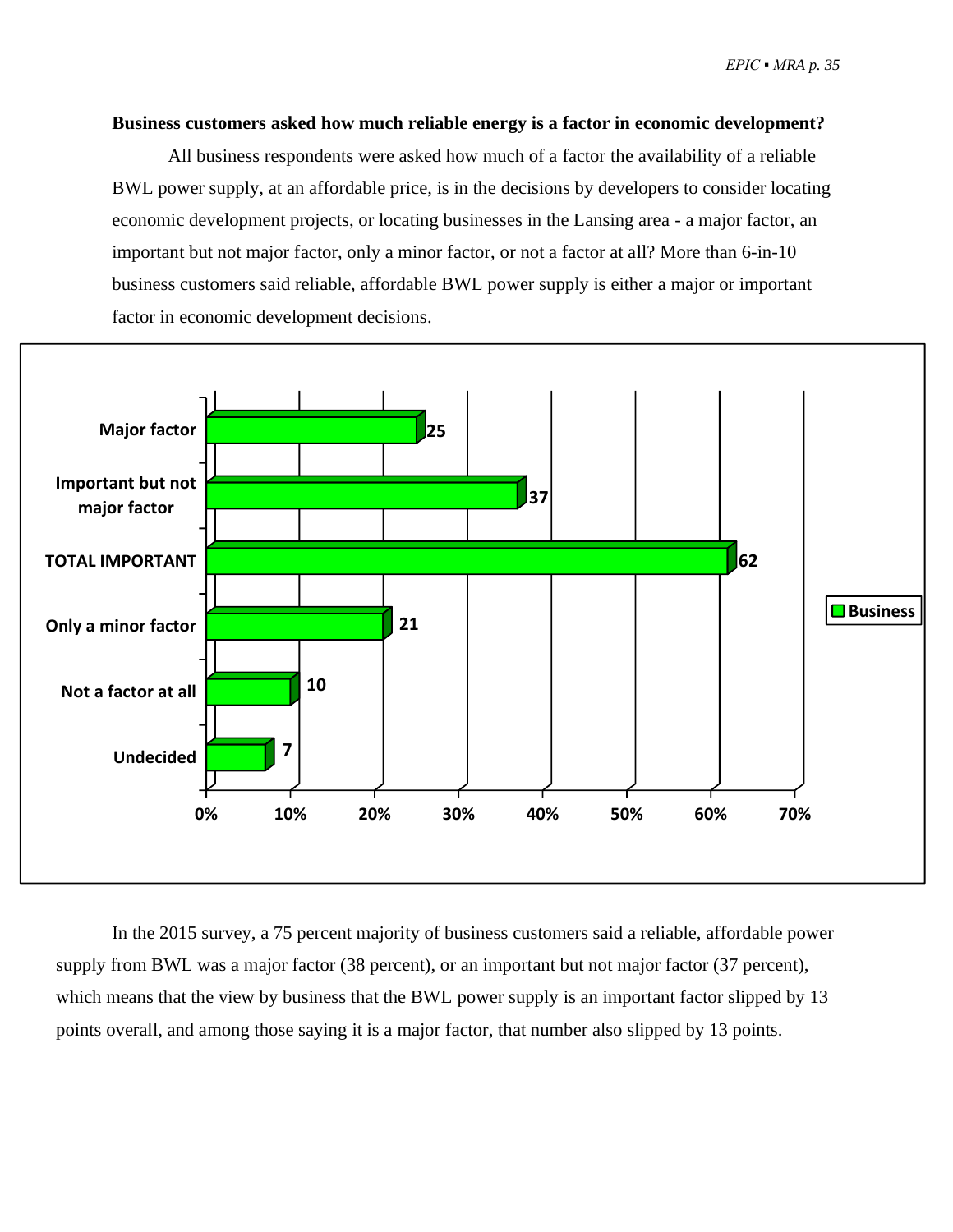#### **What purpose would customers be most willing to pay more for per month?**

Respondents were asked, "Which one of the following would you be MOST willing to pay higher electric rates for?" The responses were:

| <b>Business</b> | <b>Residential</b> |                                                                      |
|-----------------|--------------------|----------------------------------------------------------------------|
| 33%             | 39%                | Increased use of renewable energy from wind and solar energy sources |
| 22%             | 25%                | To have a battery of other electric storage backup service           |
| 27%             | 18%                | Energy efficiency and conservation programs                          |
| 13%             | 10%                | None of the above ( <i>volunteered</i> )                             |
| 5%              | 8%                 | Undecided/Refused                                                    |



In the 2015 survey, instead of a choice of a battery or other storage service, respondents were given a choice of building a new gas-powered electric plant, which was the top choice of both business and residential customers. Now, renewable energy is the top choice.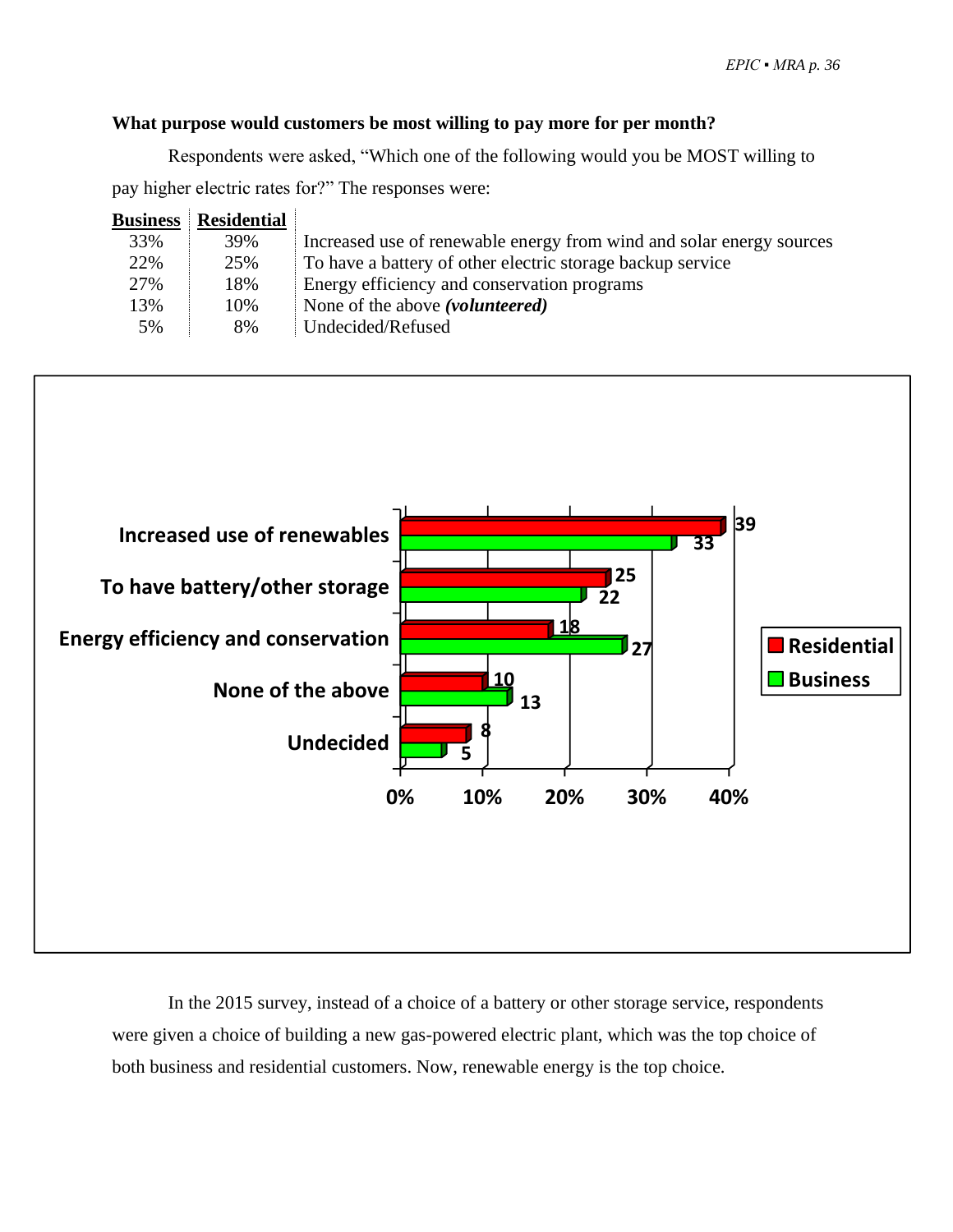#### <span id="page-38-0"></span>**Refrigerators, washers/dryers, dishwashers and furnaces top choices for rebates**

Residential respondents were asked, "Based on what you know or have heard or read, what kind of appliances or other products that you can purchase for your home can you receive a rebate because it uses less energy? The responses were:

#### **Residential**

| 16% | Refrigerators       |
|-----|---------------------|
| 13% | Washer/dryer        |
| 10% | Dishwashing machine |
| 10% | Furnace             |
| 9%  | Air conditioners    |
| 7%  | LED lighting        |
| 6%  | Water heaters       |
| 2%  | Stove               |
| 1%  | Dehumidifier        |
| 1%  | Microwave           |
| 1%  | Thermostat          |
| 1%  | TV                  |
| 1%  | Windows             |
| 22% | Undecided/Refused   |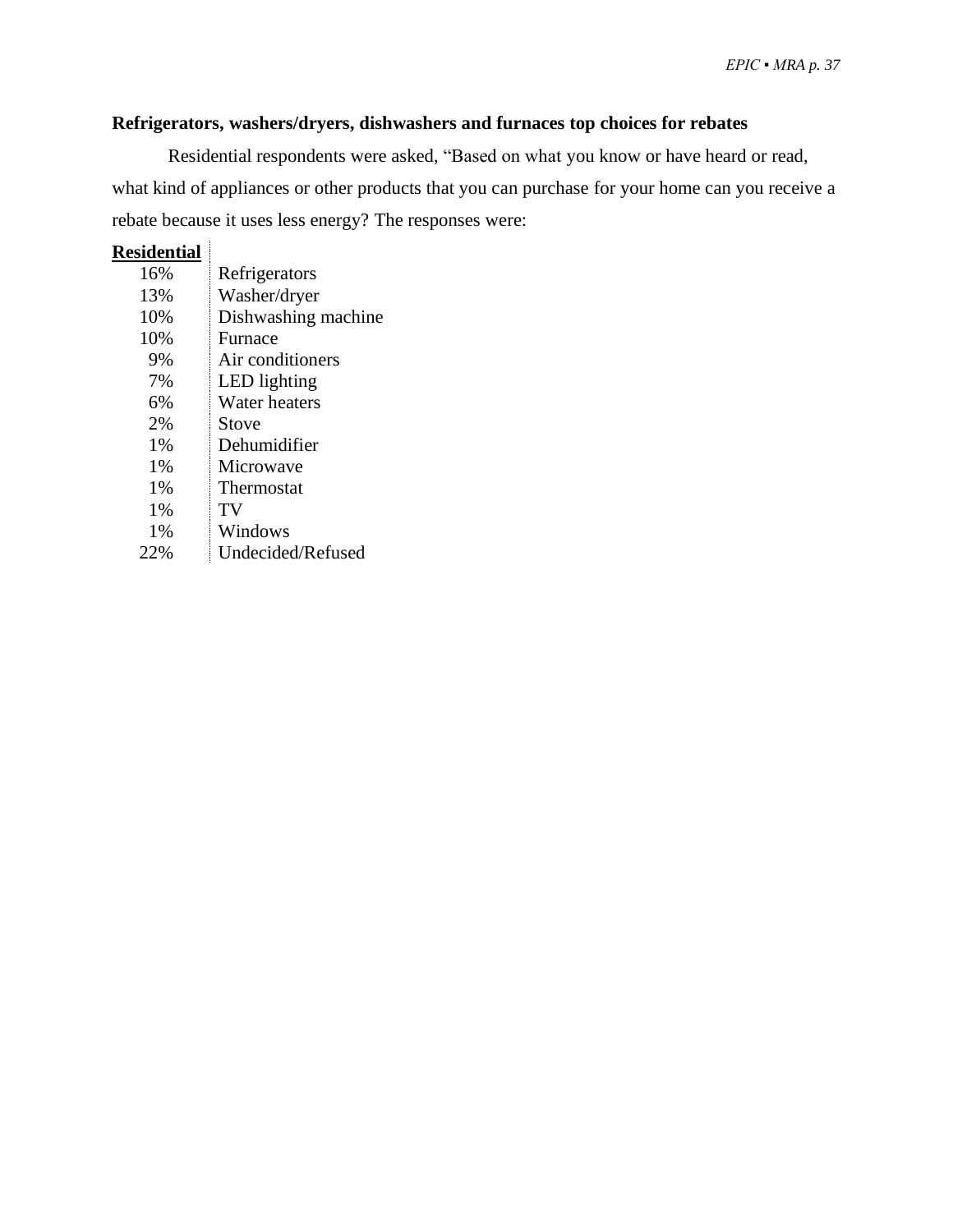#### <span id="page-39-0"></span>**Residential customers more supportive of BWL encouraging purchase of electric vehicles**

Business and residential customers were both informed that "The BWL has a program that provides incentives for customers who purchase electric vehicles. Studies show that more electric vehicles on the road can lead to reduced electric rates. Do you think BWL should encourage its customers to purchase and use electric vehicles?" The responses were:

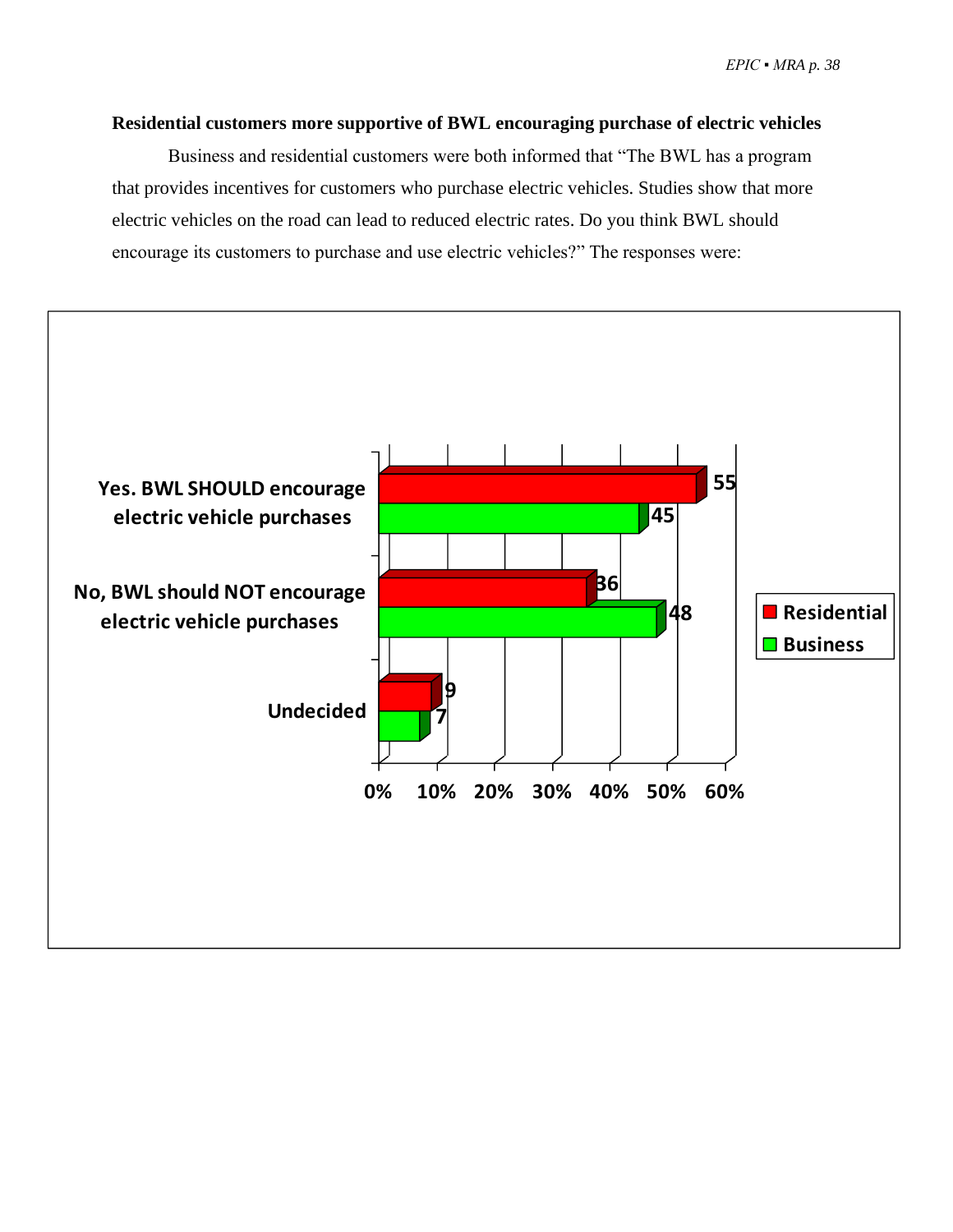#### <span id="page-40-0"></span>**Are customers interested in having solar panels installed on their roofs?**

All respondents were asked how interested they would be in having rooftop solar panels installed to generate renewable electric energy (at their business/on their home) – very interested, somewhat interested, only a little interested or not interested at all. The responses were:

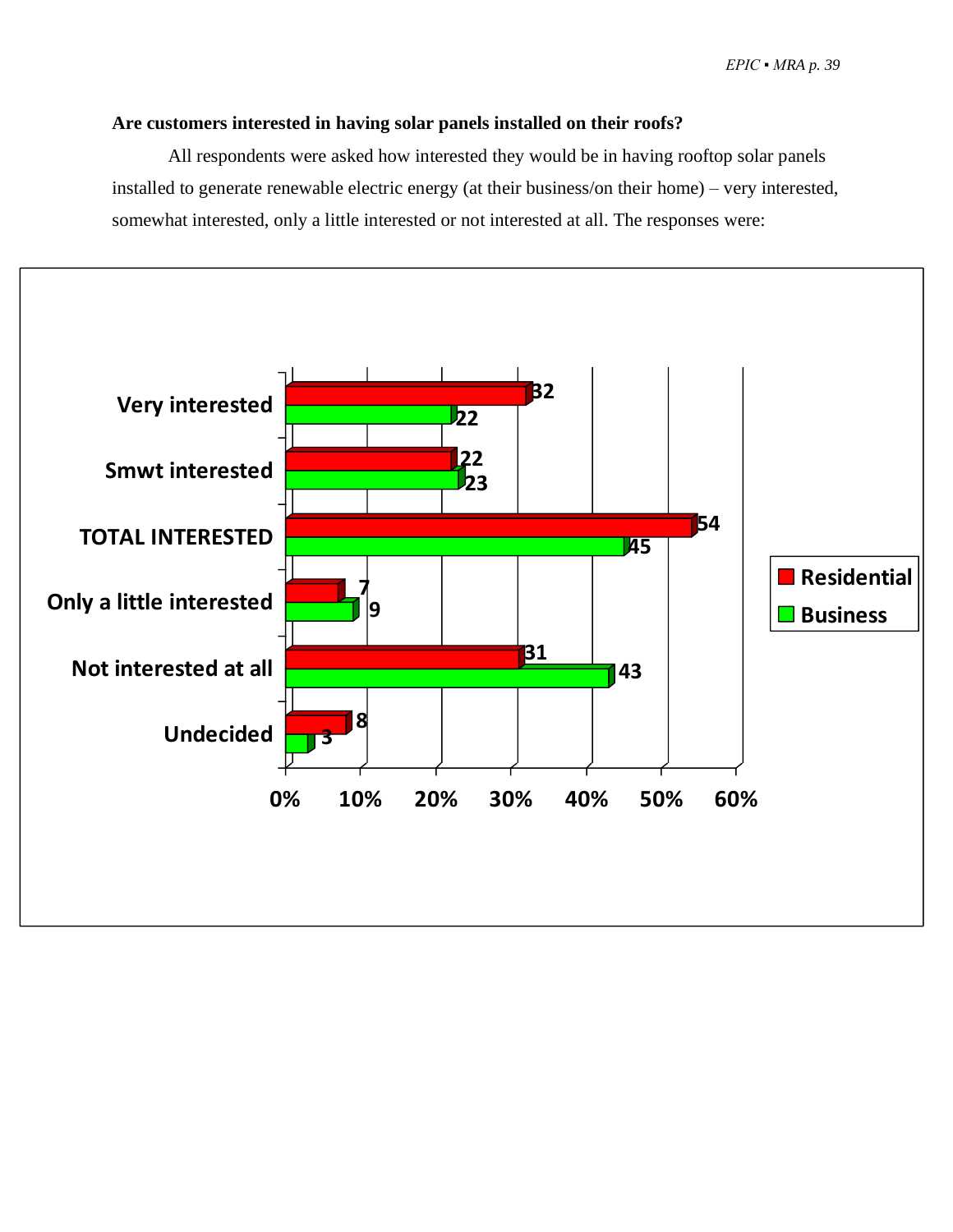<span id="page-41-0"></span>**Less than 4-in-10 willing to pay extra in their monthly bill to have BWL install solar panels** 

Business and residential customers were both asked: "Would you be willing to pay extra on your monthly BWL electric bill to have solar panels installed on your roof by BWL?" The responses were:

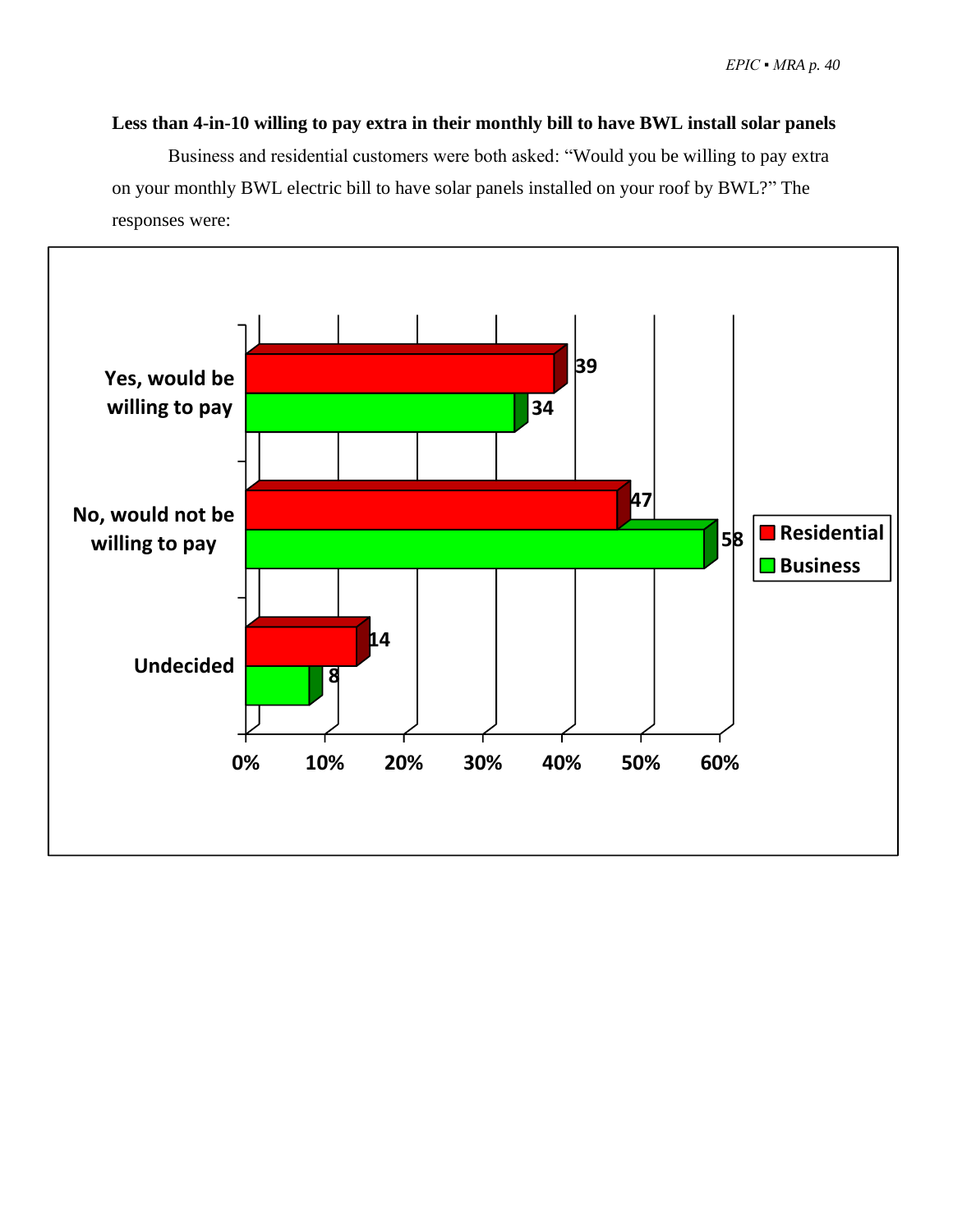#### <span id="page-42-0"></span>**How much would residential customers be willing to pay per month for BWL installation**

When those residential customers who said they were willing to pay more per month to have rooftop solar panels installed by BWL were asked in an open-ended question how much they would be willing to pay per month, the responses were:

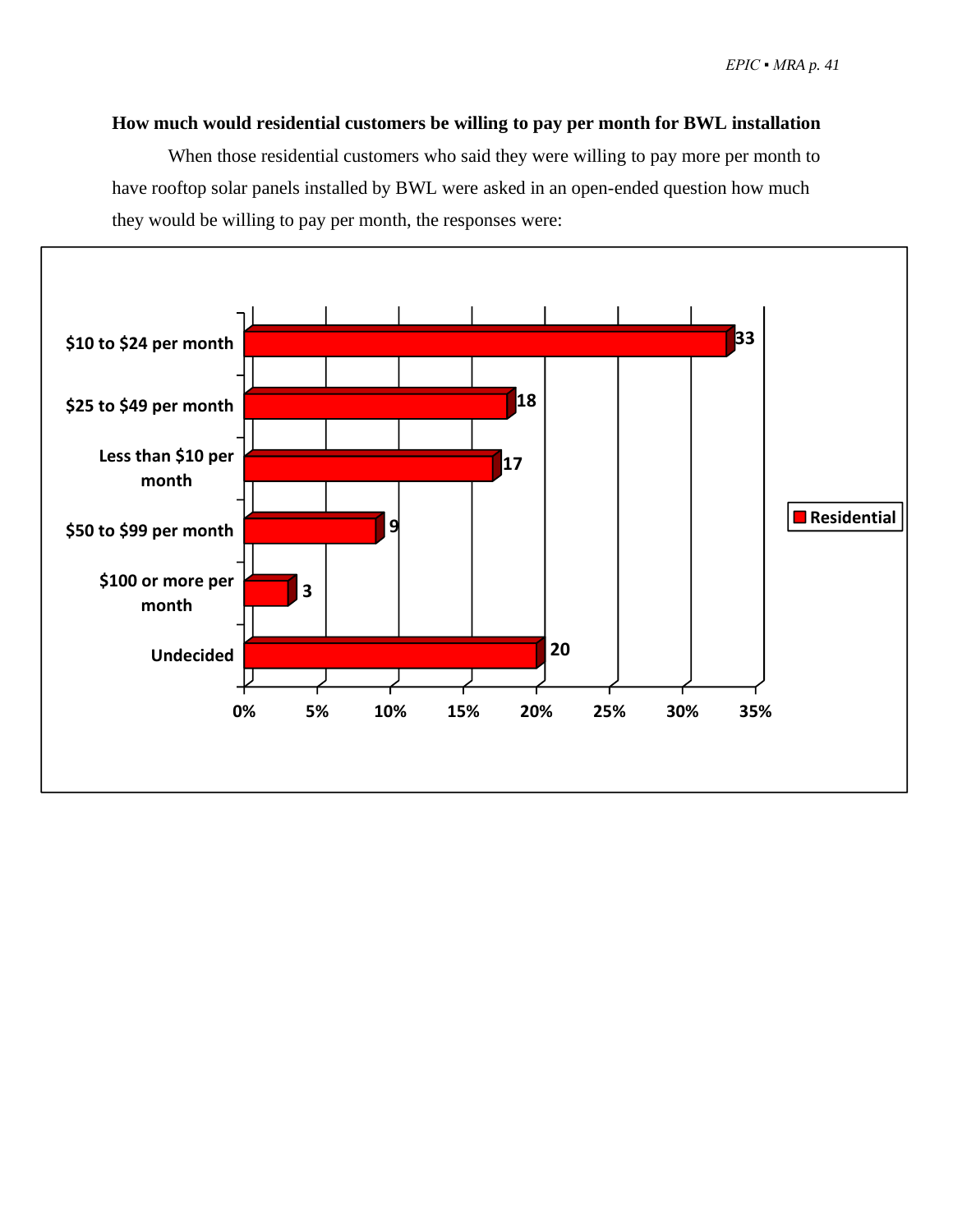#### **Residential customers would be willing to pay more for the following services**

Residential customers were asked if they would be willing to pay an additional amount on their electric bill so that the BWL could provide any of several listed additional services. The responses were:

#### **Residential**

| 34% | Backup generators to provide electric power if $\&$ when there is a power outage |
|-----|----------------------------------------------------------------------------------|
| 18% | Appliance repair and if it cannot be repaired, replacement of appliances         |
| 14% | Tree trimming or vegetation management on or near your property                  |
| 29% | No, would not be willing to pay more for any services (volunteered)              |
| 8%  | Undecided/Refused                                                                |

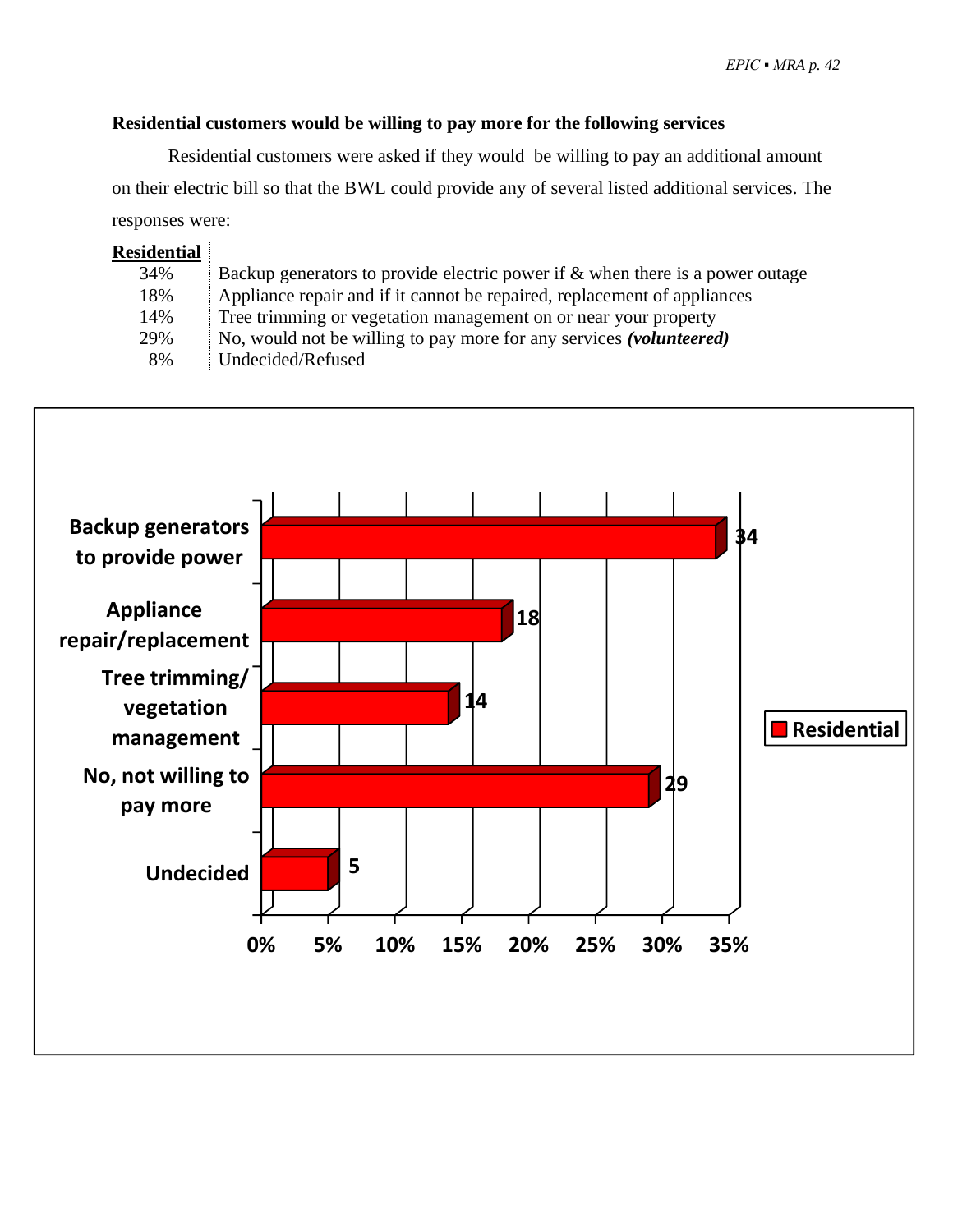#### **Business customers would be willing to pay more for the following services**

Business customers were asked if they would be willing to pay an additional amount on their electric bill so that the BWL could provide any of several listed additional services. The responses were:

| <b>Business</b> |                                                                     |
|-----------------|---------------------------------------------------------------------|
| 25%             | Backup generators, micro-grids or batteries                         |
| 22%             | Solar energy                                                        |
| 12%             | Combined heat and power systems                                     |
| 36%             | No, would not be willing to pay more for any services (volunteered) |
| 5%              | Undecided/Refused                                                   |
|                 |                                                                     |